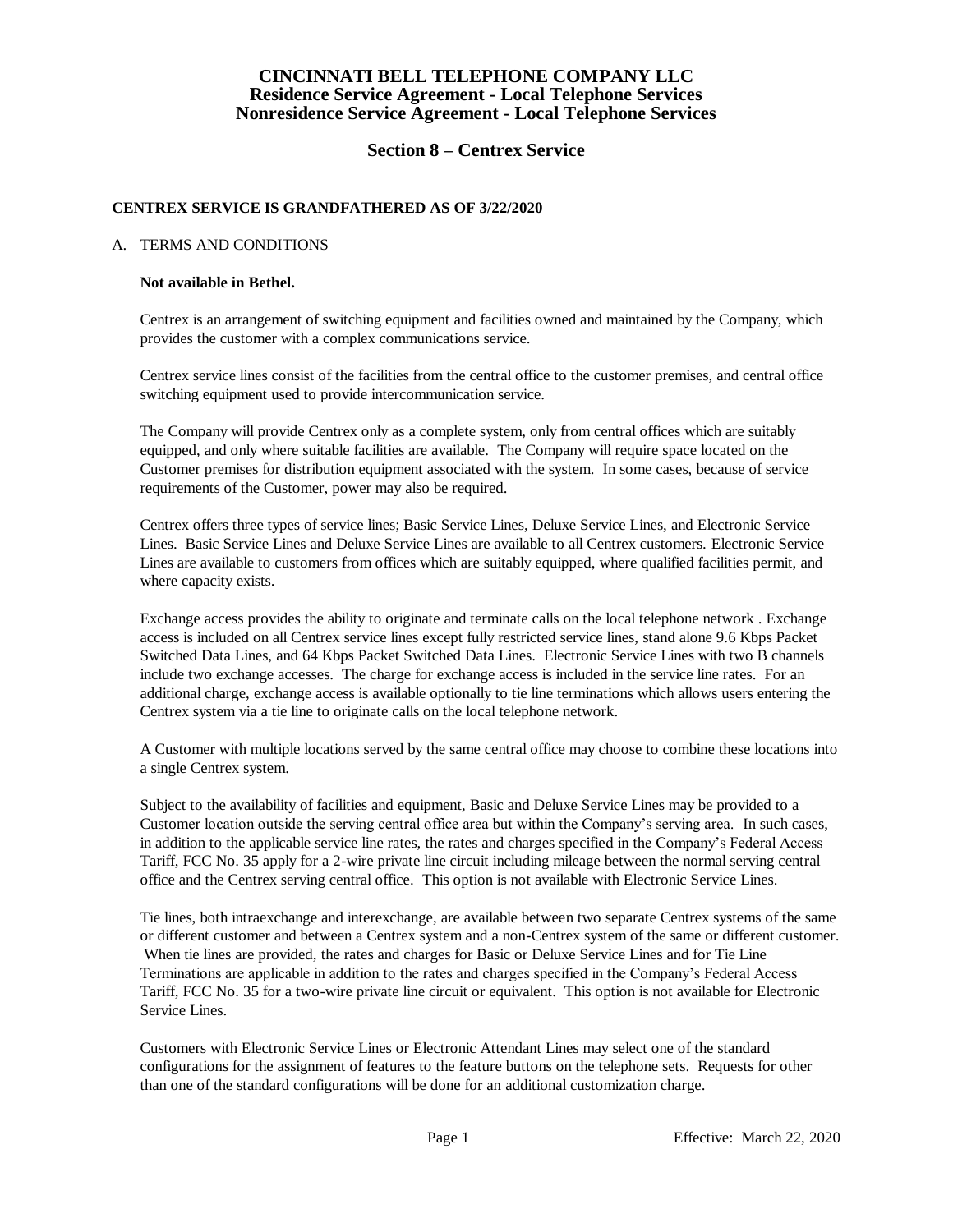## **Section 8 – Centrex Service**

#### A. TERMS AND CONDITIONS (Continued)

Customer access treatment code restrictions allow the creation of subgroups within the Centrex system to provide additional restriction of access functions. Codes which are part of the system numbering plan may be denied or made accessible to subgroups of lines by assigning to each line within the system a customer access treatment (CAT) category. Each CAT category defines which private facility groups and features can be accessed. For example, service lines are restricted from a particular private facility if the CAT category of the lines does not allow access. Since a system is allowed multiple CAT categories, flexible control of the facilities is possible. The CAT categories are associated with dialing plan codes which access private facilities and also codes associated with features that are assigned to the system rather than to individual lines within the group.

Customers changing from nonresidence access line service have the option to retain one or two telephone numbers when converting to Centrex by purchasing Take Two Service. The lines associated with these numbers will be equipped with the applicable Centrex features and will reflect the applicable Centrex rates. The lines associated with these numbers will not be part of the Centrex 4-digit plan. The nonrecurring charge for Take Two Service is per order and will be applied only once if two telephone numbers are retained.

The End User Common Line (EUCL) charge will be applied to all service lines and attendant lines. In order to achieve parity between the EUCL charges for a Centrex Customer and the EUCL charges that would be incurred if the Customer subscribed to a customer premises-based switching system, the EUCL is calculated as follows:

> EUCL Rate PBX Trunk Equivalency Factor

where the PBX trunk equivalency factor is 11.2.

Centrex service requires a minimum of 4 service lines. A Customer requiring fewer than 4 service lines will be charged for the minimum of 4 service lines.

The minimum service period for Centrex is one year. The minimum number of lines must be maintained for at least 12 months before service is terminated, in order to avoid termination charges. If a customer terminates service prior to 12 months, the termination charge is calculated as follows:

Remaining Months x Recurring Charges for service and attendant lines

One primary directory listing is furnished without charge for the Centrex system.

Incoming calls (either DID or intercommunication) to either a vacant or disconnected number within the number assignment allocated to the Centrex system will receive a recorded announcement stating that the caller has reached a non-working number. Intercept service on the main telephone number listed in the directory, with a referral to a new number, will be provided upon complete disconnection of the entire system.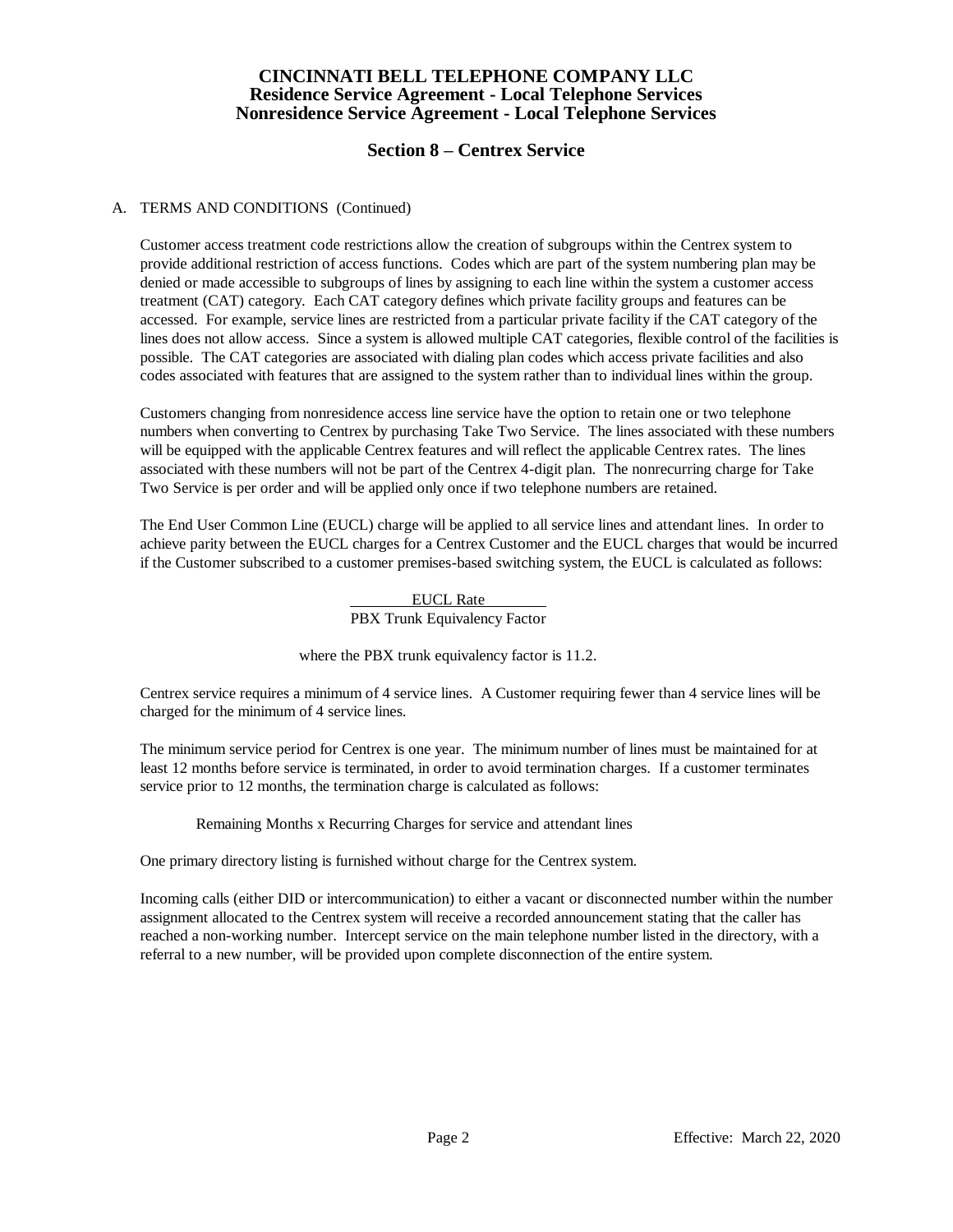# **Section 8 – Centrex Service**

#### A. TERMS AND CONDITIONS (Continued)

Direct interconnection of resale or sharing systems or a combination of Shared Tenant Service and Centrex systems serving different resale/sharing systems is prohibited. Intercom calling between unaffiliated end users of Centrex-based resale or sharing systems is prohibited. Where the Customer is in violation of this regulation, the Company will promptly notify the Customer of the violation and the Customer must discontinue such use or correct the violation. The Customer's failure to discontinue such use or correct the violation will result in the suspension or disconnection of the Customer's service until the Customer complies with the provisions of this Agreement.

Centrex is offered only as nonresidential service. Residential customers may purchase Centrex under the nonresidence rates, terms, and conditions.

Centrex cannot be used to provide residence service for colleges, universities, and similar educational institutions.

Service orders will be accepted by the Company only from the Customer. However, the Company will respond to repair and maintenance requests from others provided that the Customer is responsible for any maintenance of service charges that may be billed by the Company.

Centrex is furnished subject to the capability, capacity and availability of central office switching equipment and outside plant facilities. Some features may not be available in all central offices due to the equipment and software deployed in the office.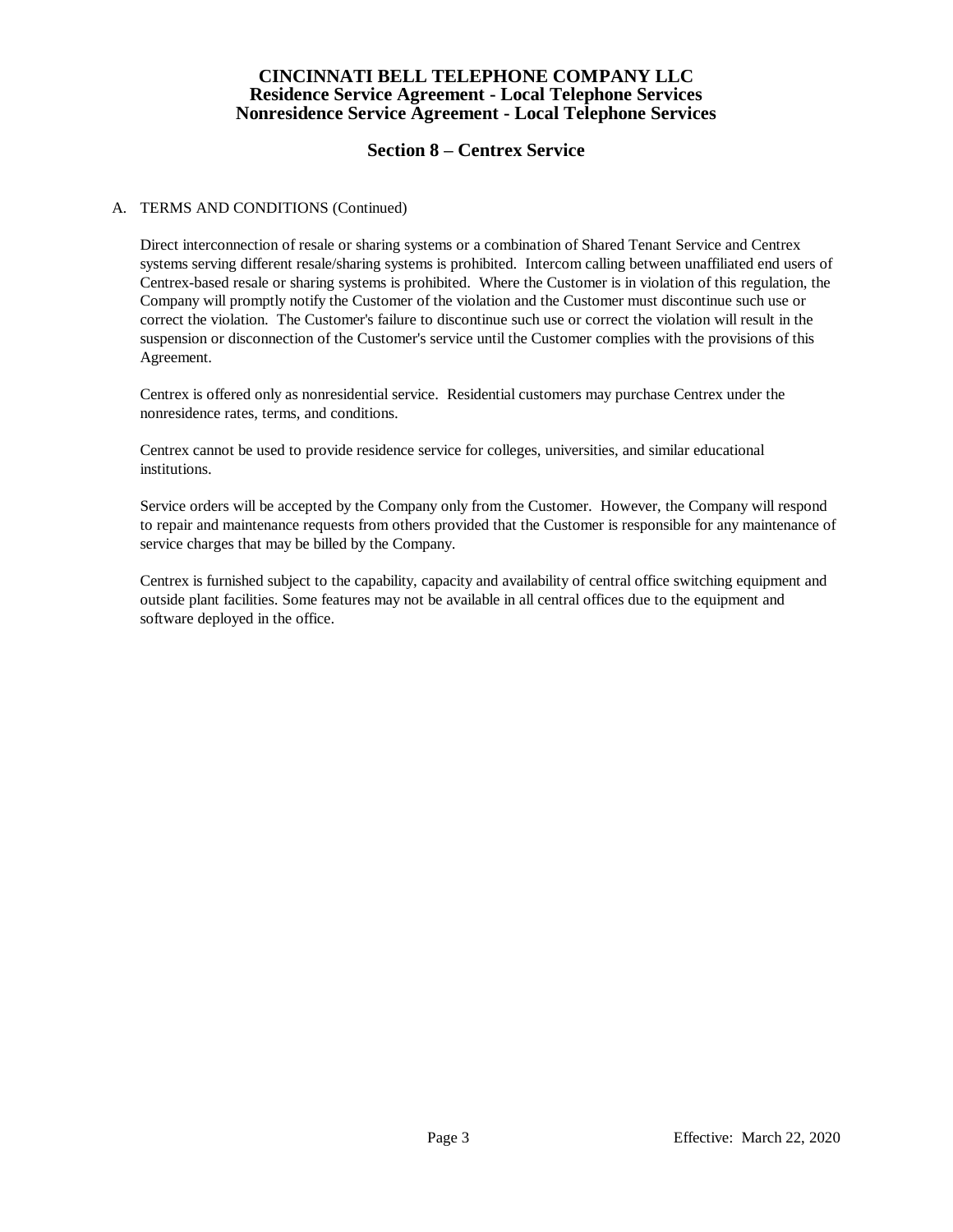## **Section 8 – Centrex Service**

### B. CENTREX LINES AND FEATURES

- 1. Service Lines
	- a. Basic Service Lines

The following features are standard on Basic Service Lines:

Add on Conference Call Transfer Individual - All Calls Consultation Hold Direct Inward Dialing Direct Outward Dialing Identification of Outward Dialing Intercom Dialing Touch-Tone Service Trunk Answer Any Station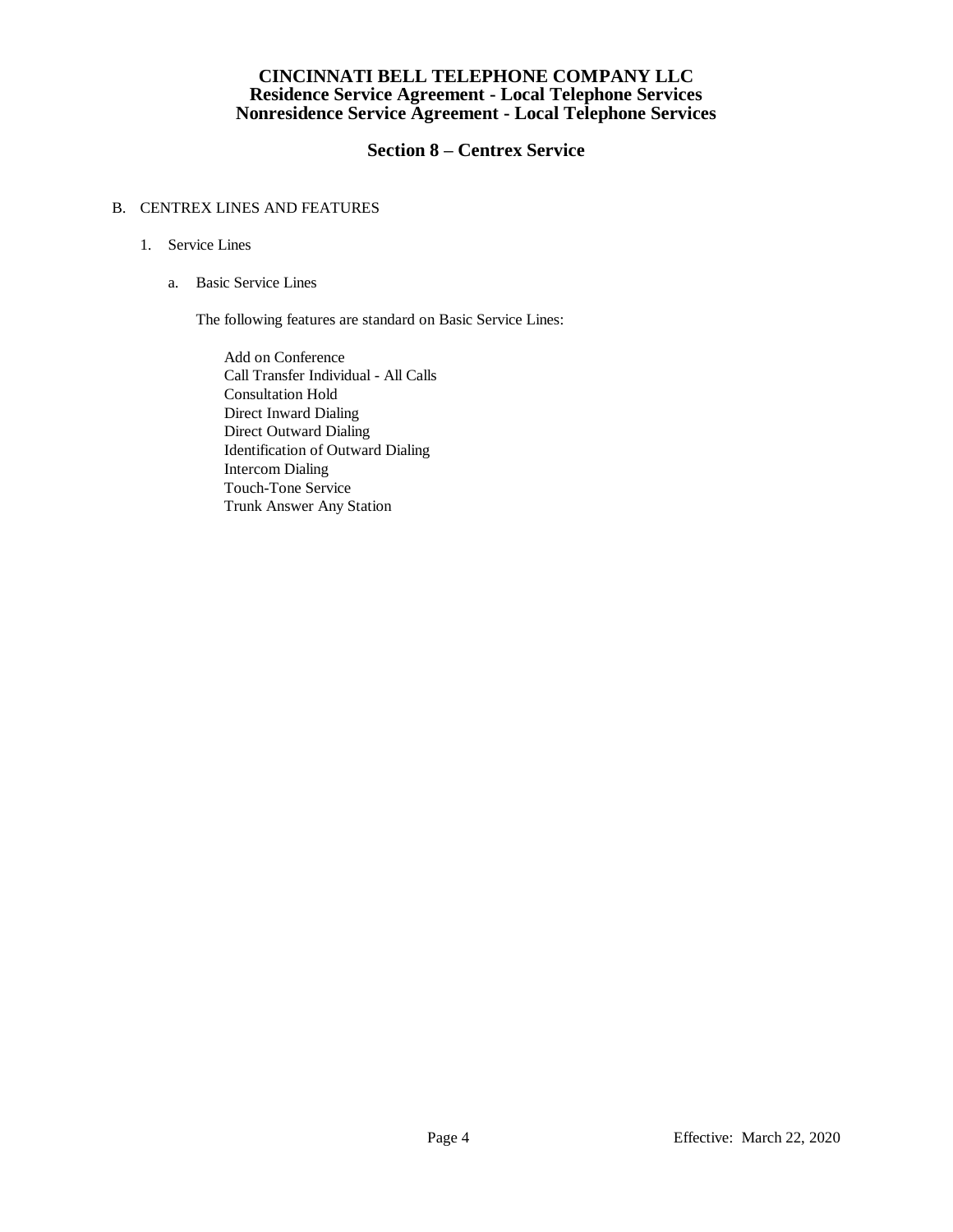## **Section 8 – Centrex Service**

#### B. CENTREX LINES AND FEATURES (Continued)

#### 1. Service Lines

b. Deluxe Service Lines

The following features are standard on Deluxe Service Lines:

Add on Conference Automatic Call Back Call Forwarding Busy Line - Incoming Only Call Forwarding Don't Answer - All Calls Call Forwarding Variable Call Hold Call Pickup Call Transfer Individual - All Calls Consultation Hold Dial Call Waiting Direct Inward Dialing Direct Outward Dialing Directed Call Pickup Non Barge-In Distinctive Ringing Group Speed Call 30 - System Identification of Outward Dialing Intercom Dialing Speed Call 6 - Individual Touch-Tone Service Trunk Answer Any Station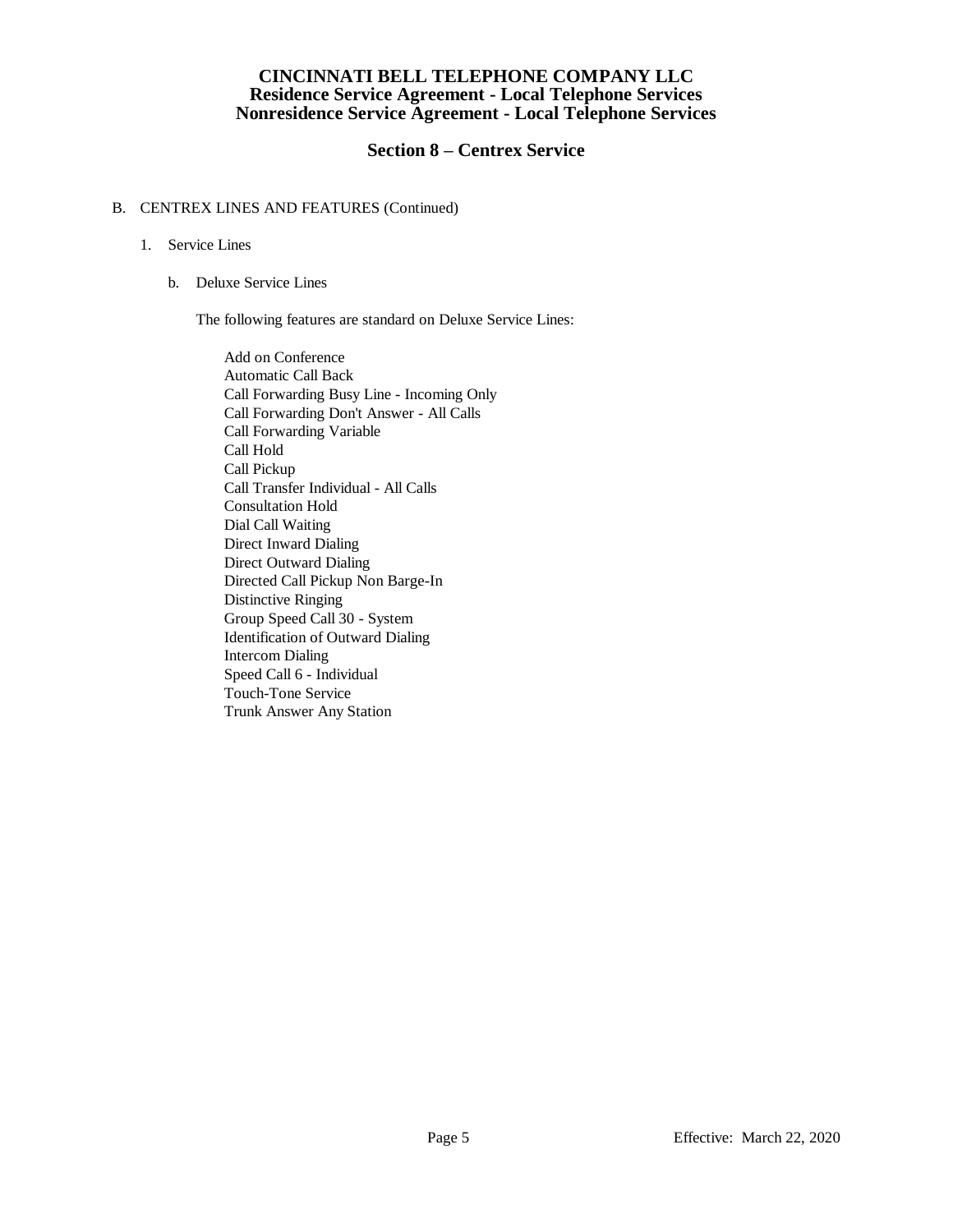## **Section 8 – Centrex Service**

#### B. CENTREX LINES AND FEATURES (Continued)

#### 1. Service Lines

c. Electronic Service Lines

Electronic Service Lines use ISDN standards to provide two 64 kbps circuit switched channels (B channels) and one 9.6 kbps packet switched data channel (D channel) on a single line. Electronic Service Lines may be configured to meet the Customer's individual requirements. A Customer may choose to use one or two of the available B channels for circuit switched voice or circuit switched data. The packet switched data capability of the D channel can be added to the various B channel configurations or can be provisioned on a line with no B channels. The elements used to create the various arrangements are as follows:

1. One 64 kbps B channel configured for one of the following:

Circuit Switched Voice Circuit Switched Data B channel Packet Switched Data

2. Two 64 kbps B channels configured for one of the following:

Two Circuit Switched Voice Channels One Circuit Switched Voice and one Circuit Switched Data Channel Two Circuit Switched Data Channels

3. Stand alone D channel Packet Switched Data Line

9.6 kbps packet switched data on the D channel with no 64 kbps B channels.

4. D Channel Packet Switched Data

9.6 kbps packet switched data to be added to the circuit switched channel configurations shown in B.1.c.1. or B.1.c.2 preceding. D channel packet switching is not available on lines configured for B channel packet switching.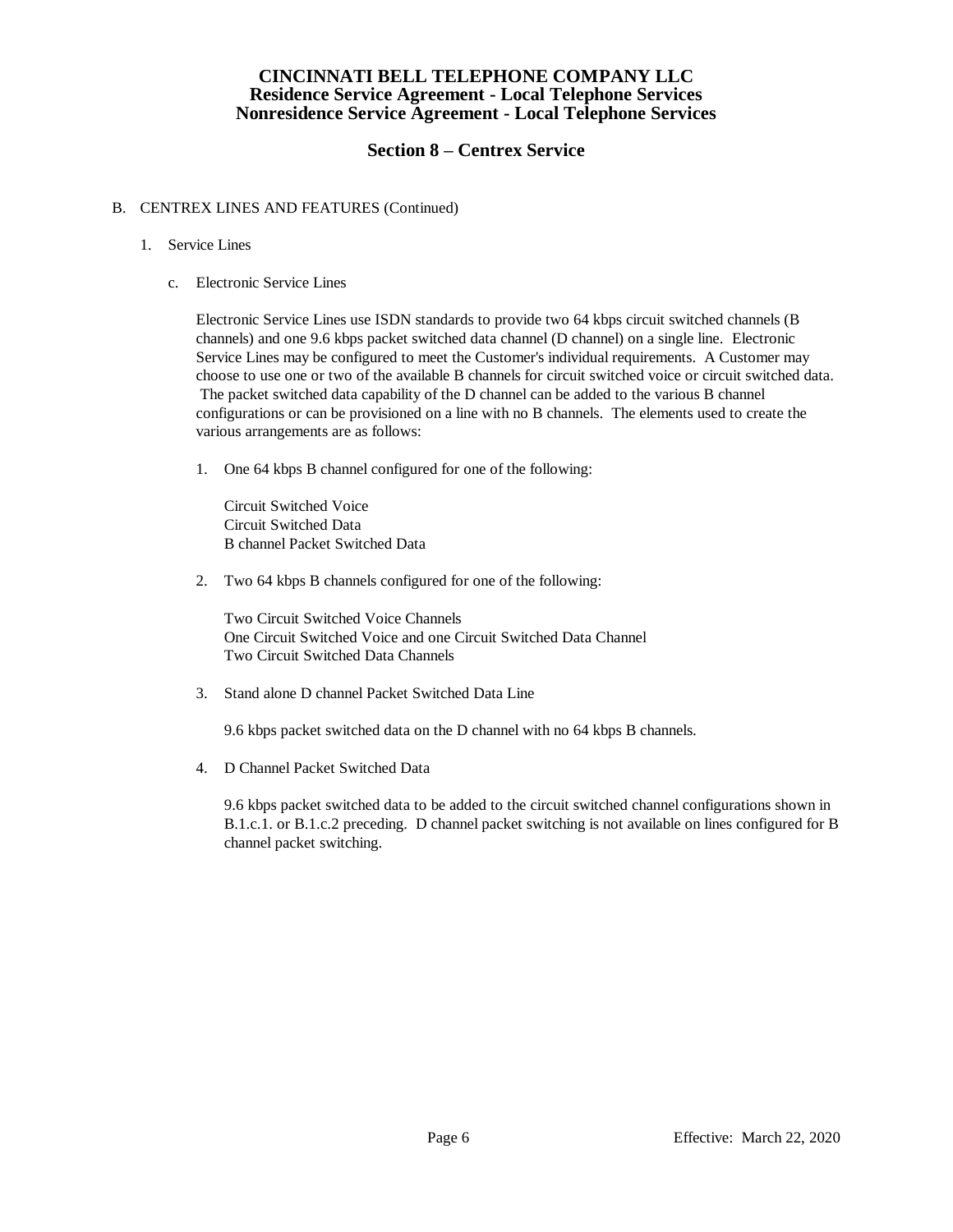## **Section 8 – Centrex Service**

#### B. CENTREX LINES AND FEATURES (Continued)

- 1. Service Lines
	- c. Electronic Service Lines (Continued)

The following features are standard on Electronic Service Line B channels configured for Circuit Switched Voice:

Add on Conference Automatic Callback Call Forwarding Busy Line - Incoming Only Call Forwarding Don't Answer - All Calls Call Forwarding Variable Call Hold Call Pickup Call Transfer Individual - All Calls Consultation Hold Dial Call Waiting Direct Inward Dialing Direct Outward Dialing Directed Call Pickup Non Barge-In Distinctive Ringing Electronic Key Service Group Speed Call 30 - System Identification of Outward Dialing Inspect Intercom Dialing Intra-System Calling Line Identification Manual Exclusion Multiple Call Appearances Privacy Shared Call Appearances Speed Call 6 - Individual Touch-Tone Service Trunk Answer Any Station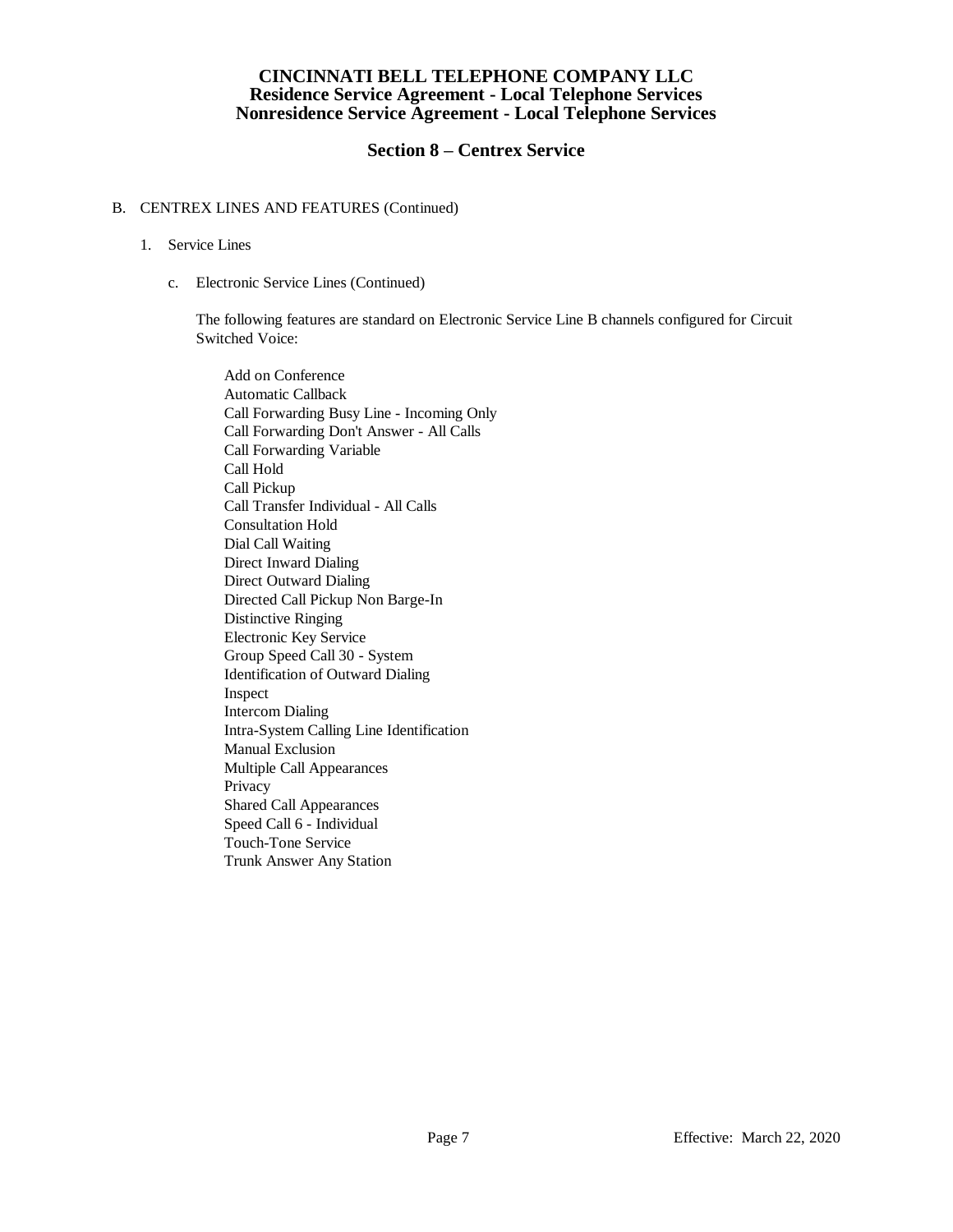## **Section 8 – Centrex Service**

#### B. CENTREX LINES AND FEATURES (Continued)

- 1. Service Lines
	- c. Electronic Service Lines (Continued)

The following features are standard on Electronic Service Line B channels configured for Circuit Switched Data:

Direct Inward Dialing Direct Outward Dialing Identification of Outward Dialing Intra-System Calling Line Identification Intercom Dialing

D Channel Packet Switched Data Channels and B Channel Packet Switched Data Channels are provided with one logical channel as standard. In addition, the following features are available at no additional charge:

Fast Select Limitation/Acceptance Flow Control Parameter Negotiation Incoming Calls Barred Outgoing Calls Barred Throughput Class Negotiation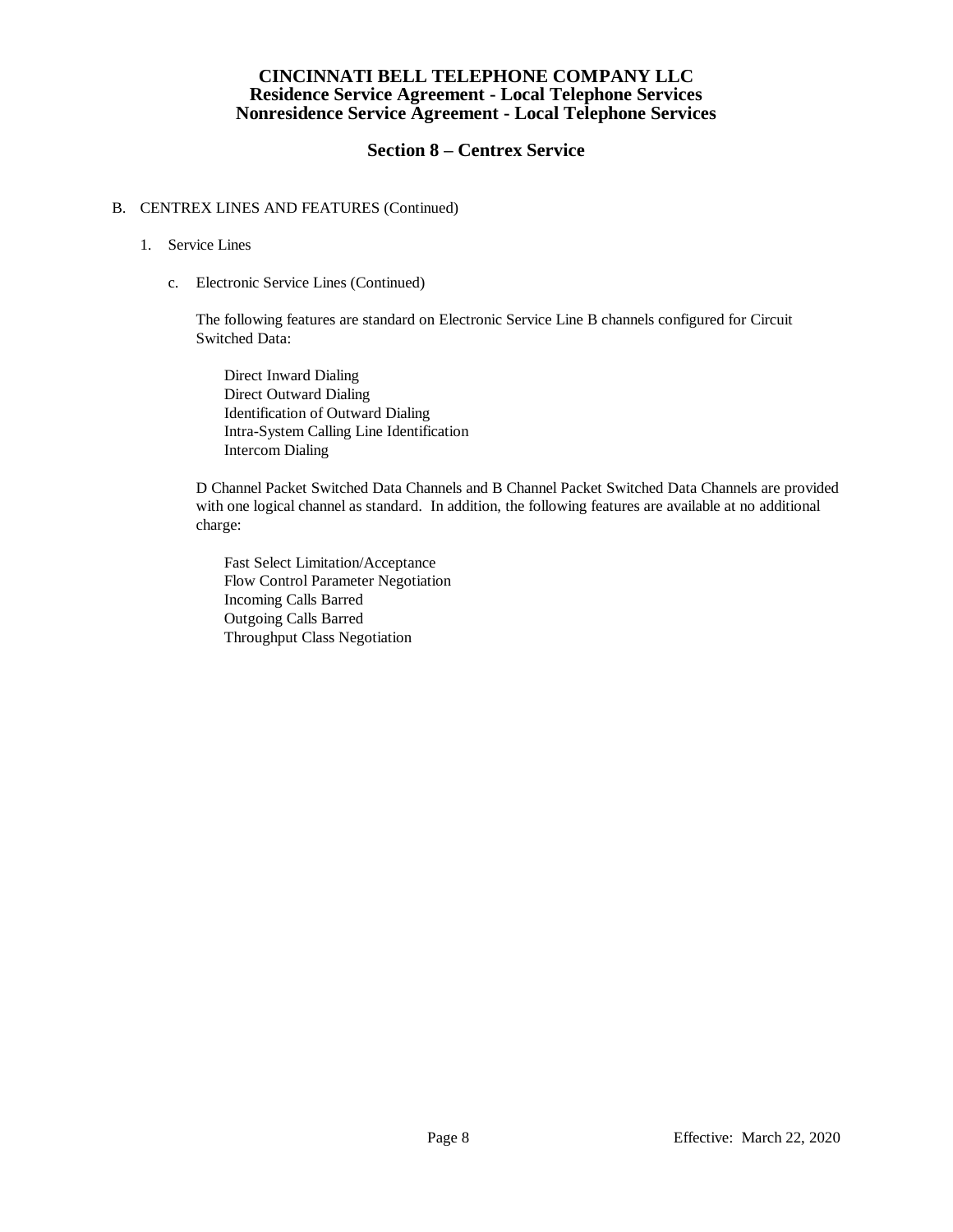## **Section 8 – Centrex Service**

#### B. CENTREX LINES AND FEATURES (Continued)

- 1. Service Lines
	- d. Service Line Restrictions

Service lines may be provisioned to limit a service line's ability to originate or terminate calls outside of the Centrex system. The following restrictions are available at no monthly charge. An installation charge is applied only if the restriction level on a service line is changed after initial installation. Applying service line restrictions will affect the operation of service line features which conflict with the restriction.

1. Incoming Restricted

Prevents the service line from terminating a call from outside of the Centrex system. Restricted calls are routed to a recorded announcement. Calls over tie lines terminating in the Centrex system are not restricted.

2. Outgoing Restricted

Prevents the service line from originating a call to a location outside of the Centrex system. Calls to Dial "0" attendant are also restricted.

3. Fully Restricted

Combines Incoming Restricted and Outgoing Restricted. Fully restricted service lines can only originate and terminate calls within the Centrex system.

4. Fully Restricted - Denied Dial Tone

Fully Restricted for use with loudspeaker paging systems.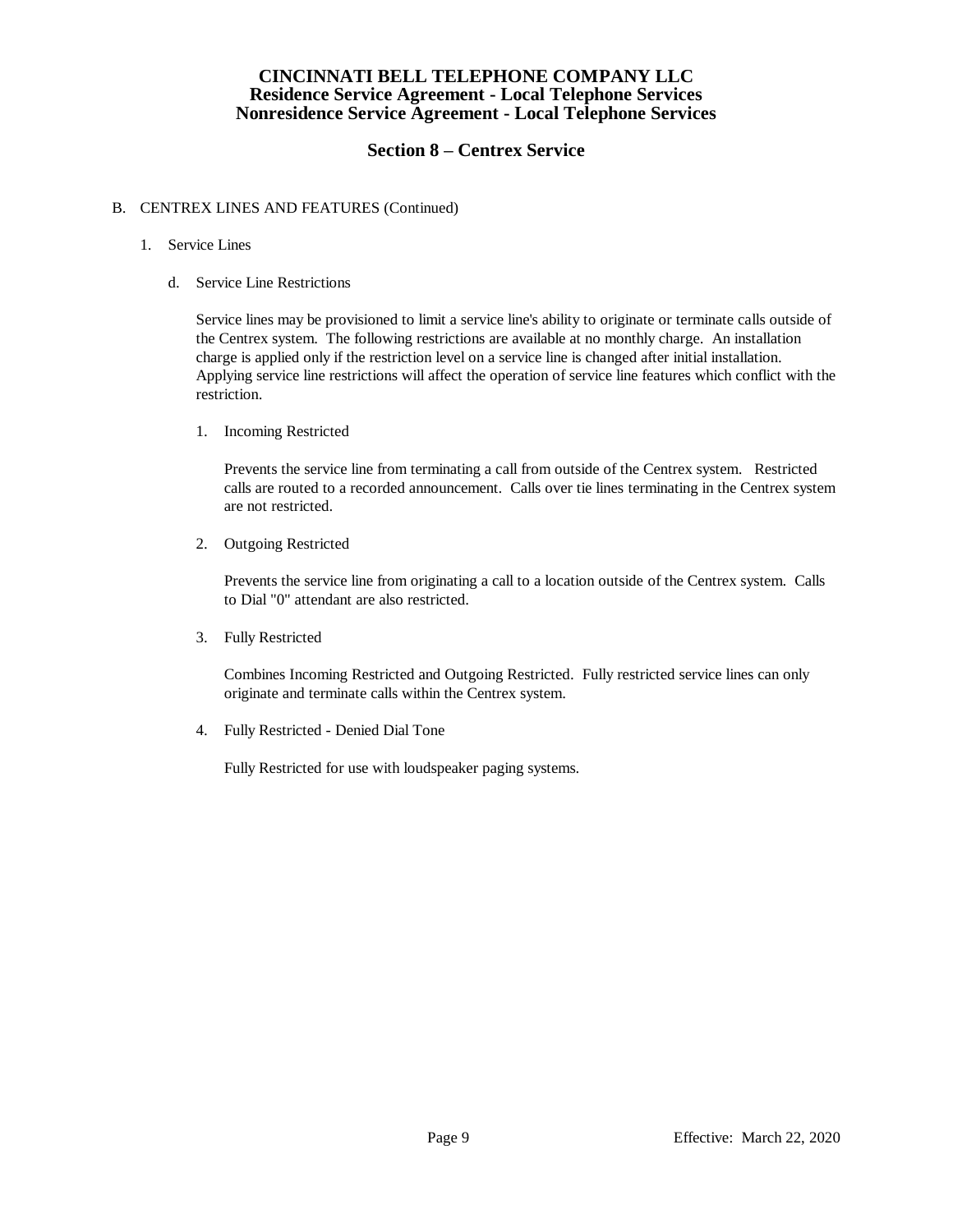## **Section 8 – Centrex Service**

#### B. CENTREX LINES AND FEATURES (Continued)

#### 1. Service Lines

e. Optional Features

The following optional features are available for Basic and Deluxe Service Lines:

Anywhere Call Forwarding (Deluxe Service Lines only) AreaWide Centrex Call Waiting Terminating Calling Name and Number Hunting Service Take Two Service Toll Restriction Uniform Call Distribution

The following optional features are available for Electronic Service Lines:

Anywhere Call Forwarding AreaWide Centrex Call Restriction Levels Call Waiting Terminating Calling Name and Number Circuit Switched Data Hunting Custom Set Configuration Hunting Service (See Note) Secondary Telephone Number Take Two Service Toll Restriction Uniform Call Distribution

Note: Adding Hunting Service to an Electronic Station Line removes the Multiple Call Appearance and Shared Call Appearances features from that line.

The following optional features are available for Packet Switched Data Channels. These features may be used with a 64 kbps B channel packet service or a 9.6 kbps D channel packet service.

Additional Logical Channels Closed User Group Permanent Virtual Circuit X.25 Hunt Group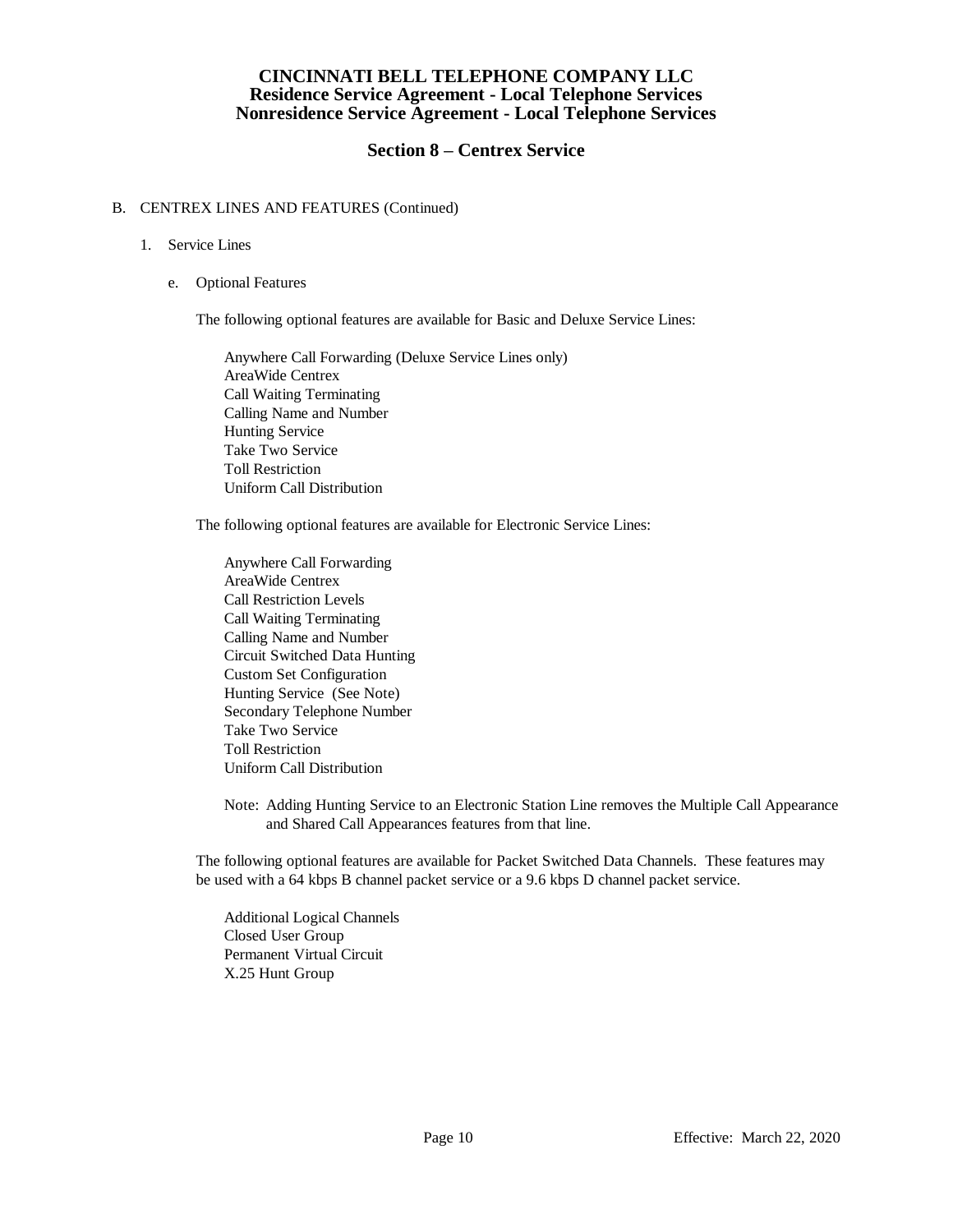## **Section 8 – Centrex Service**

#### B. CENTREX LINES AND FEATURES (Continued)

- 2. Attendant Lines
	- a. General

An attendant line provides the point of termination for the Customer's main directory number. From this line(s) the attendant can assist service lines in making calls. The attendant line can be accessed from within the Centrex group by dialing "0".

Two types of attendant lines are available: Basic, which uses analog technology, and Electronic, which uses ISDN technology.

b. Basic Attendant Lines

The following features are standard on Basic Attendant Lines:

Add on Conference Attendant Camp-On (Non-Data Link) Attendant Night Service Call Forwarding Variable Call Hold Call Pickup Call Transfer Individual - All Calls Consultation Hold Dial Call Waiting Direct Inward Dialing Direct Outward Dialing Directed Call Pickup Non-Barge In Distinctive Ringing Group Speed Call 30 - System Identification of Outward Dialing Speed Call 6 - Individual Touch Tone Service Trunk Answer Any Station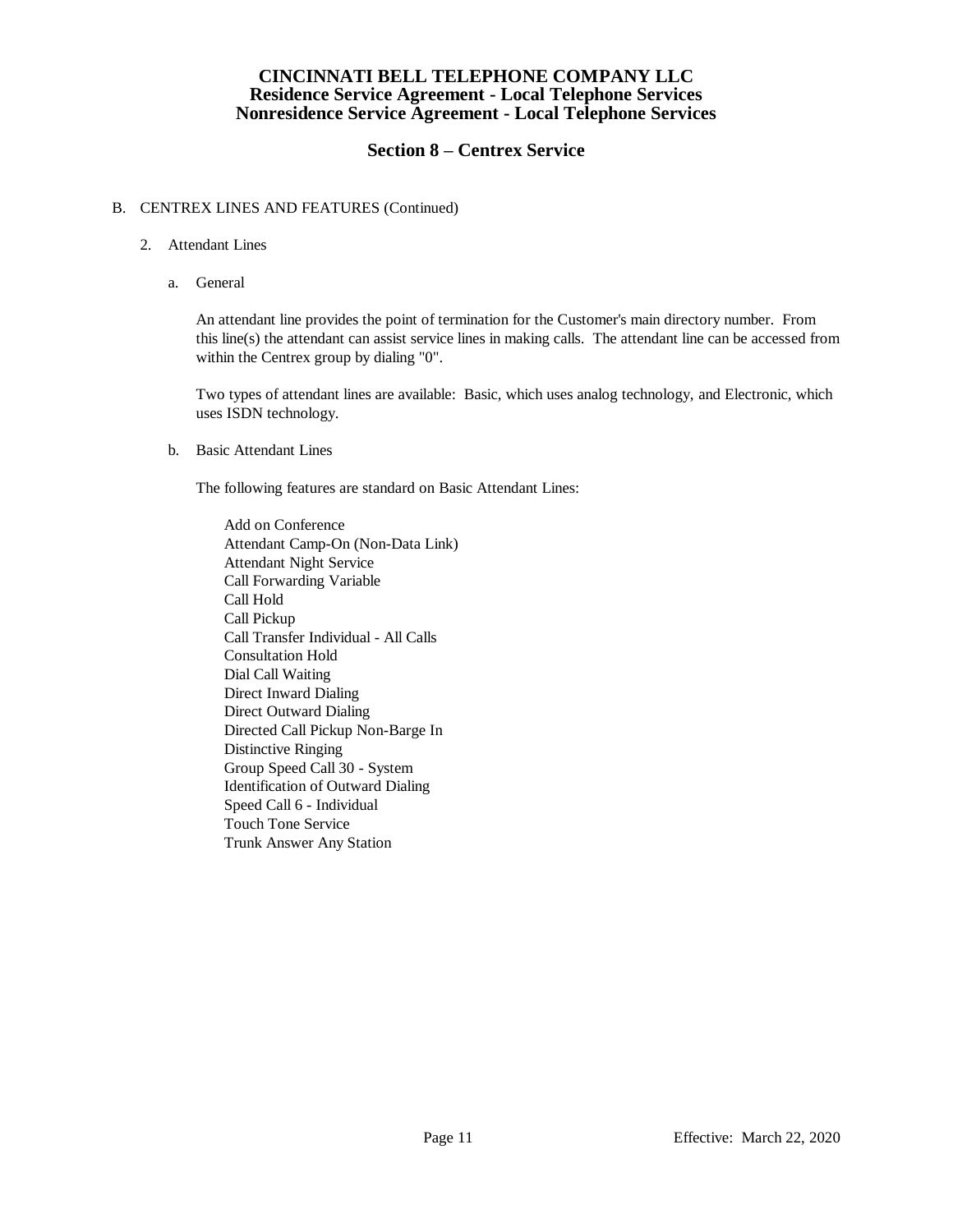## **Section 8 – Centrex Service**

#### B. CENTREX LINES AND FEATURES (Continued)

- 2. Attendant Lines (Continued)
	- c. Electronic Attendant Lines

The following features are standard on Electronic Attendant Lines:

Add on Conference Attendant Call Hold Attendant Call Transfer Attendant Direct Station Selection/Busy Lamp Attendant Interposition Transfer Attendant Night Service Attendant Position Busy Attendant Timed Reminder Call Forwarding Variable Call Pickup Call Transfer Individual - All Calls Consultation Hold Dial "0" Attendant Dial Call Waiting Direct Inward Dialing Direct Outward Dialing Directed Call Pickup Non-Barge In Distinctive Ringing Electronic Attendant Camp-On Group Speed Call 30 - System Identification of Outward Dialing Inspect Intercom Dialing Intrasystem Calling Line Identification Manual Exclusion Multiple Call Appearance Privacy Shared Call Appearance Speed Call 6 - Individual Time/Date Display Touch Tone Service Trunk Answer Any Station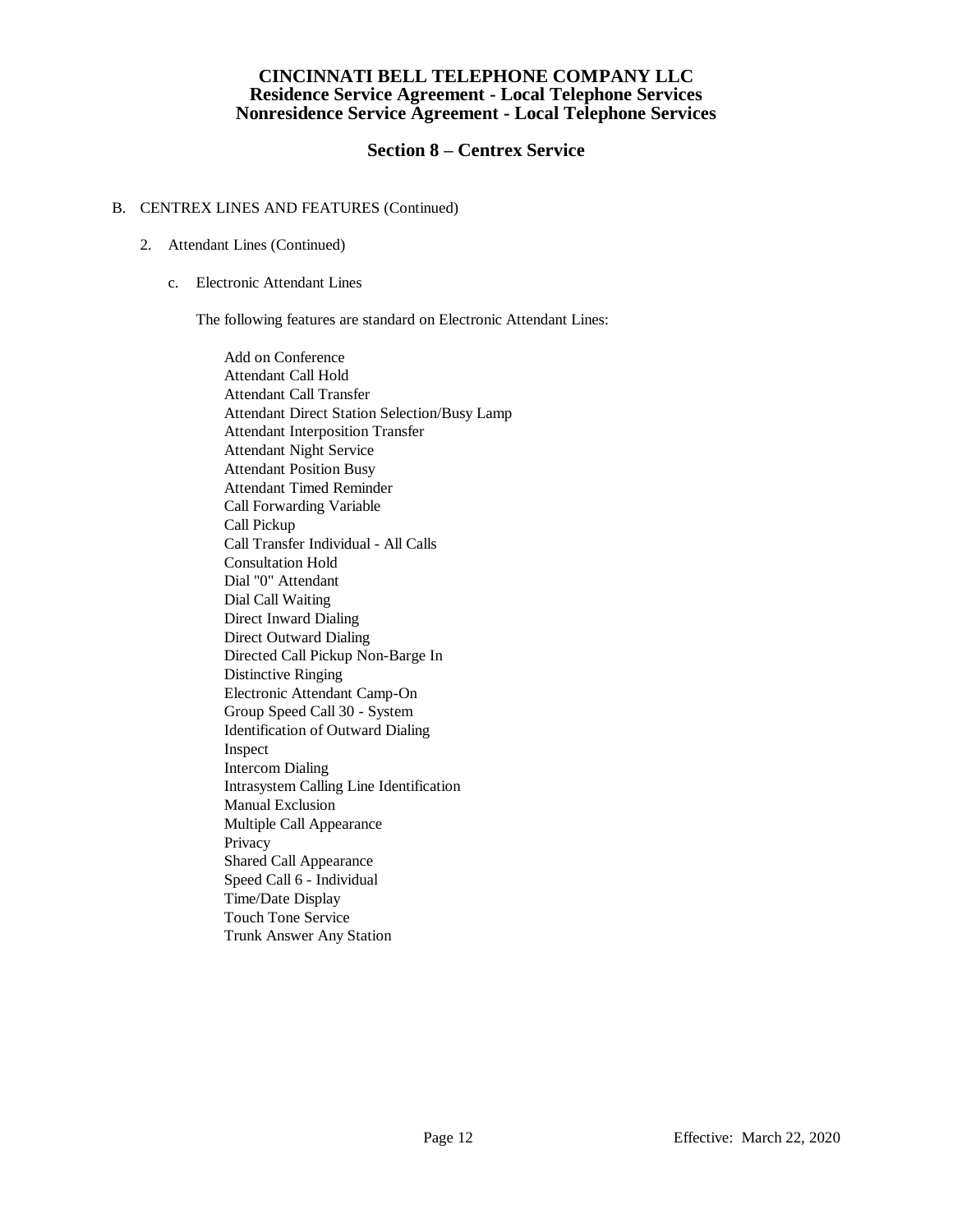## **Section 8 – Centrex Service**

#### B. CENTREX LINES AND FEATURES (Continued)

- 2. Attendant Lines (Continued)
	- d. Optional Features for Attendant Lines

The following optional features are available for Basic Attendant Lines:

Anywhere Call Forwarding AreaWide Centrex Attendant Call-Through Tests Attendant Control of Facilities Attendant Power Failure Transfer Hunting Service Uniform Call Distribution

The following optional features are available for Electronic Attendant Lines:

Anywhere Call Forwarding AreaWide Centrex Attendant Busy Verification of Lines/Trunks Attendant Call-Through Tests Attendant Direct Trunk Group Selection Attendant Emergency Override Attendant Information About Calls in Queue Attendant Power Failure Transfer Attendant Traffic Attendant Trunk Group Indicator Custom Set Configuration Hunting Service (Note) Uniform Call Distribution

Note: Adding Hunting Service to an Electronic Attendant Line removes the Multiple Call Appearance and Shared Call Appearances features from that line.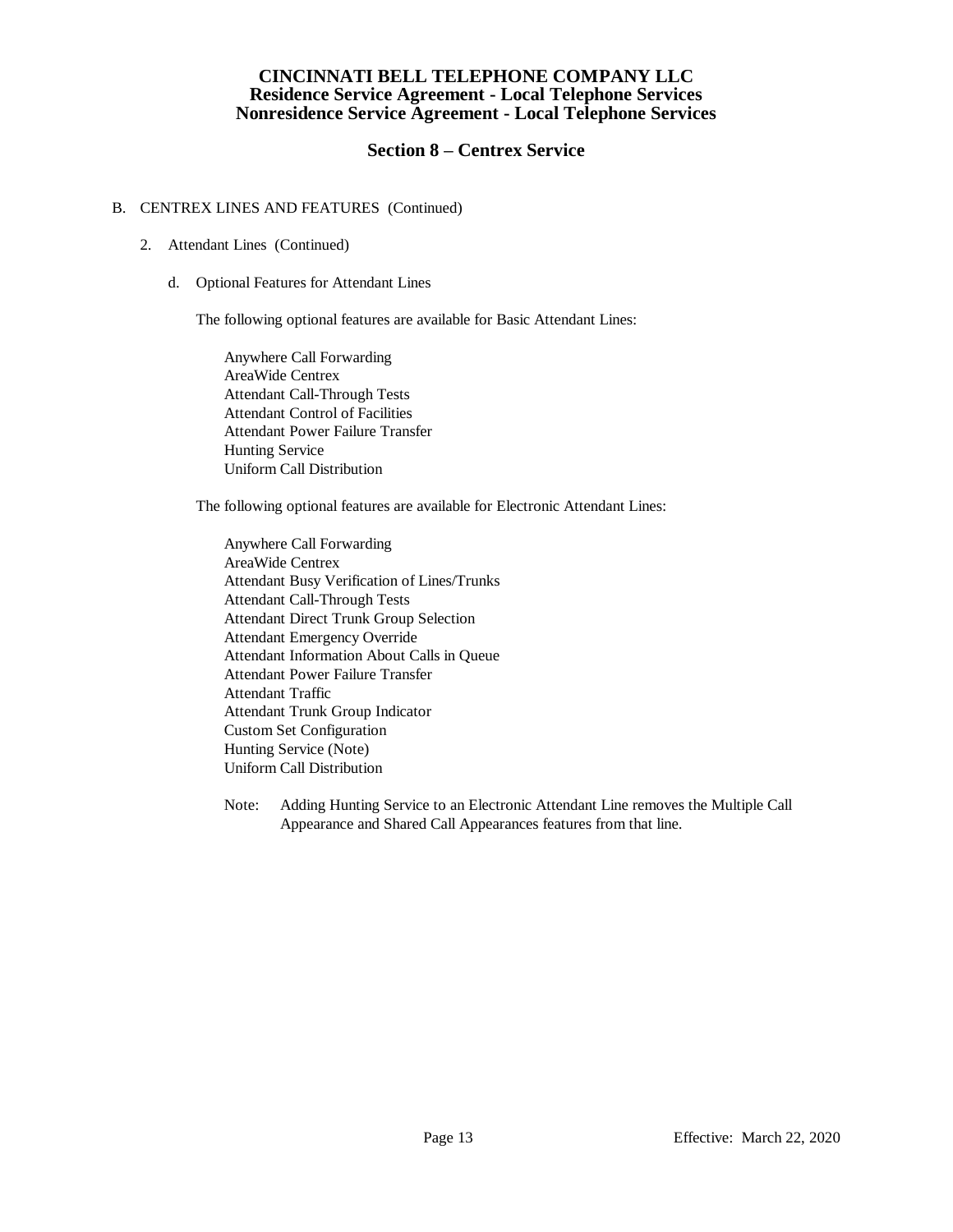## **Section 8 – Centrex Service**

#### B. CENTREX LINES AND FEATURES (Continued)

3. Additional System Features and Terminations

The following system features and terminations are available with Centrex service where facilities permit

a. Optional System Features

Conference Calling - 6 way Dial Dictation Access Loud Speaker Paging Queuing with Delay Announcement Radio Paging Access Trunk Dial Transfer

b. Tie Line Terminations

Digital Interface (1.544 Mbps) Non-Tandem Tie Trunks Primary Rate Interface Tandem Tie Trunks

c. WATS Terminations - 800/INWATS Service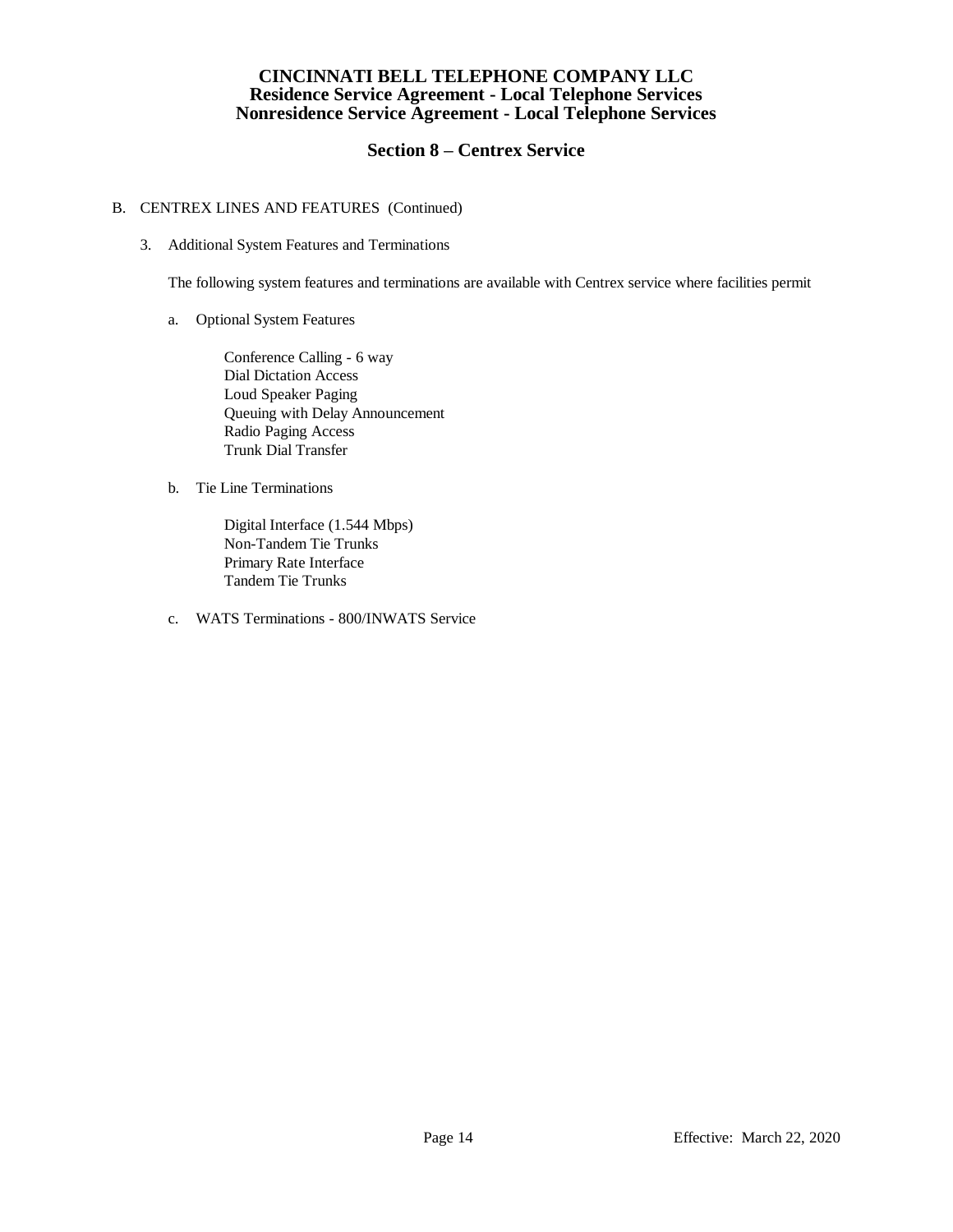## **Section 8 – Centrex Service**

#### B. CENTREX LINES AND FEATURES (Continued)

- 4. Feature and Service Descriptions
	- a. 800 Termination

Provides for the switching of 800 number access lines to a selected Service Line or Attendant Line.

b. Add-On Conference

Used with Consultation Hold, this feature allows a Centrex user to add on a held party after a second party is reached. This creates a three-way call.

c. Additional Logical Channels

Provides the ability to maintain multiple packet calls simultaneously over one service line. The combined throughput of all the logical channels on a single service line is subject to the 9.6 kbps (D channel) or 64 kbps (B channel) limit of the service line. Up to 10 logical channels can be carried on D channel packet service. Up to 128 logical channels can be carried on B channel packet service.

d. Anywhere Call Forwarding

Allows the Customer to remotely change the termination of their incoming calls to another telephone line from any tone signaling telephone. The Customer can activate, deactivate, or change the destination number using a personal identification number (PIN).

e. AreaWide Centrex

Allows a Customer with multiple locations (in the same serving central office or different service central offices) to create the appearance that all locations are serviced by a single Centrex system. AreaWide Centrex extends five-digit dialing plans and internal features between Centrex systems. AreaWide Centrex Customers can dial all other AreaWide Centrex subscribed lines in their group.

f. Attendant Busy Verification of Lines and Trunks

Allows an attendant to determine whether a line or tie line within the Centrex system is busy or idle.

g. Attendant Call Hold

Allows an attendant to put on hold any call in progress, thus freeing the line to originate or process other calls. The Attendant Timed Reminder feature is activated when the call is placed on hold.

h. Attendant Call-Through Tests

Allows the attendant to set up a test call over a selected tie line to determine if the tie line is operating correctly.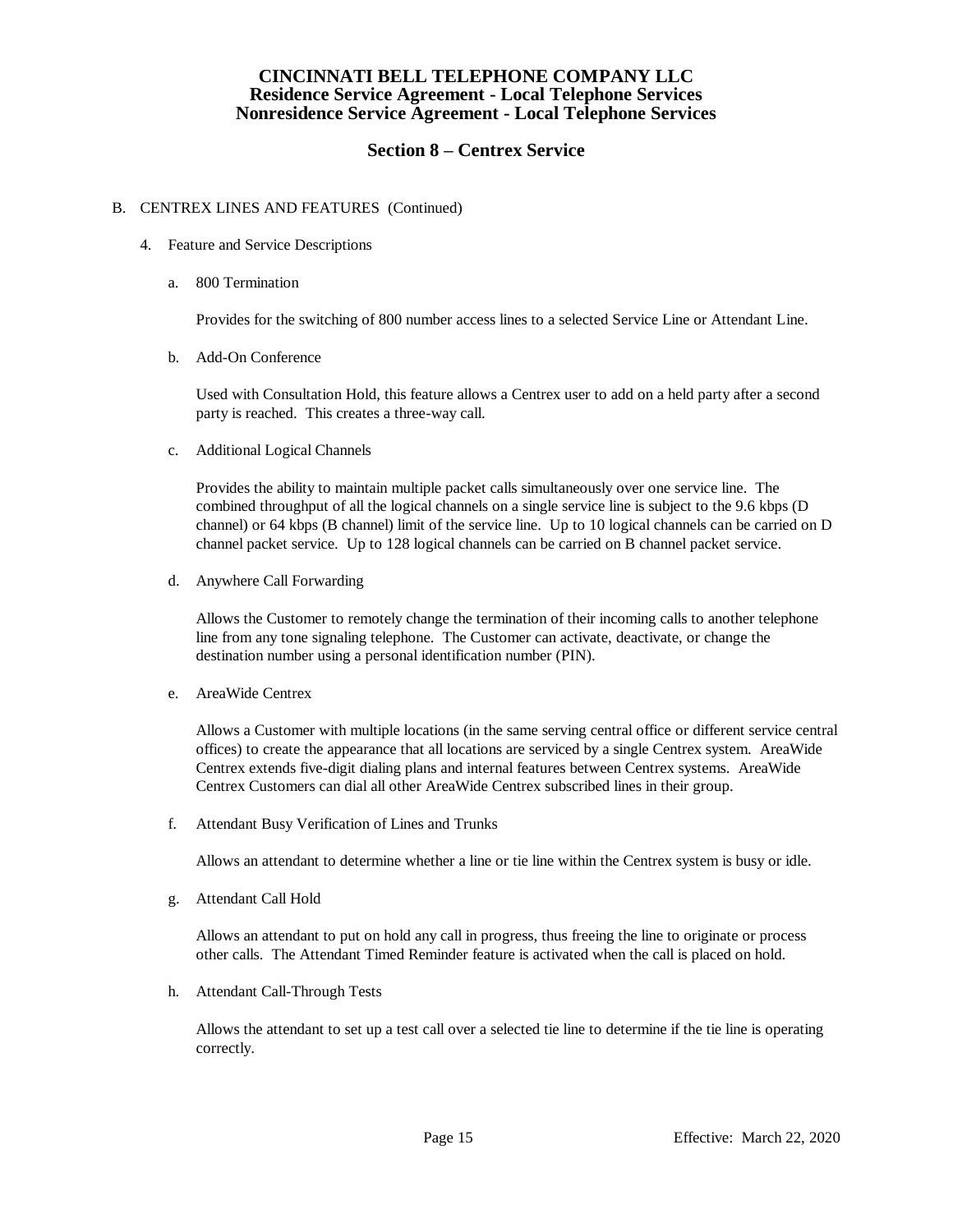## **Section 8 – Centrex Service**

#### B. CENTREX LINES AND FEATURES (Continued)

- 4. Feature and Service Descriptions (Continued)
	- i. Attendant Call Transfer

Allows the attendant to transfer a call to another directory number.

j. Attendant Camp-on (Non-Data Link)

Allows incoming calls which the attendant attempts to complete to a busy service line to be held waiting until the busy service line becomes idle. The Attendant Timed Reminder feature is activated when the call is camped-on.

k. Attendant Control of Facilities

This feature allows the attendant to restrict dial access of stations to certain lines and trunks. Calls to the restricted facilities can be routed to the attendant, to a recorded announcement, or to a Customer-specified intercept treatment.

l. Attendant Direct Station Selection / Busy Lamp

This feature allows the attendant to display the status of any service line in the Centrex system.

m. Attendant Direct Trunk Group Selection

Allows an attendant to select an idle trunk for an outgoing call simply by pressing a single console button.

n. Attendant Emergency Override

Attendant Emergency Override allows the attendant to ring the station by dialing an access code plus the extension number, even if:

- It is busy from setting the make busy key.
- It has series completion or multiline hunt arrangement.
- It has Call Forwarding activated.
- It is equipped with terminating restrictions.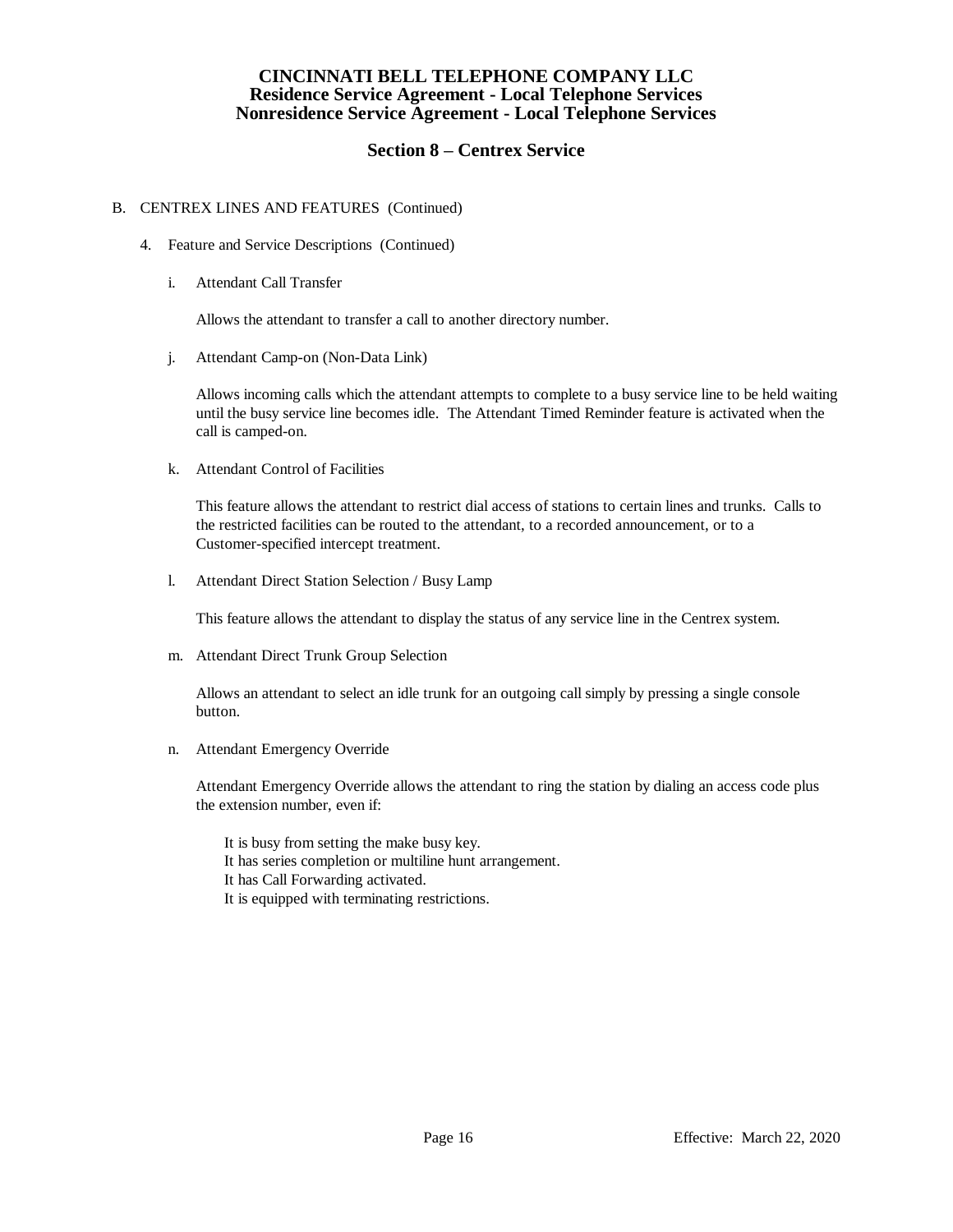## **Section 8 – Centrex Service**

#### B. CENTREX LINES AND FEATURES (Continued)

- 4. Feature and Service Descriptions (Continued)
	- o. Attendant Information About Calls in Queue

This feature provides the following information about calls in queue:

Average time in queue for served calls. Average time in queue for calls abandoned before serving. Longest time a call has been in queue before serving. Total number of calls in queue abandoned before being served. Total number of served calls.

p. Attendant Interposition Transfer

Provides the attendant with the ability to transfer or place a call to another attendant in the attendant group by dialing the Directory Number assigned to that position. When a call is made to this Directory Number, no hunting or queuing will occur if the attendant is busy on that Directory Number.

q. Attendant Night Service

Provides arrangements to route calls which are normally directed to the attendant positions to a night directory number, when the regular consoles are not attended.

r. Attendant Position Busy

Provides the attendant with the ability to make the position appear busy. In a single position arrangement, new calls receive busy treatment. In a multiple position arrangement, new calls are directed to another attendant position. If a position is placed in a position-busy state, the attendant can serve calls on hold, answer calls, complete calls on timed reminder, and originate calls.

s. Attendant Power Failure Transfer

This feature permits calls to the attendant to be routed to a preassigned directory number during a power failure at the Customer's location.

t. Attendant Timed Reminder

Provides a timer which starts when a call is camped-on or put on hold. When the timer expires, the attendant is alerted and can pick up the call to talk to the calling party.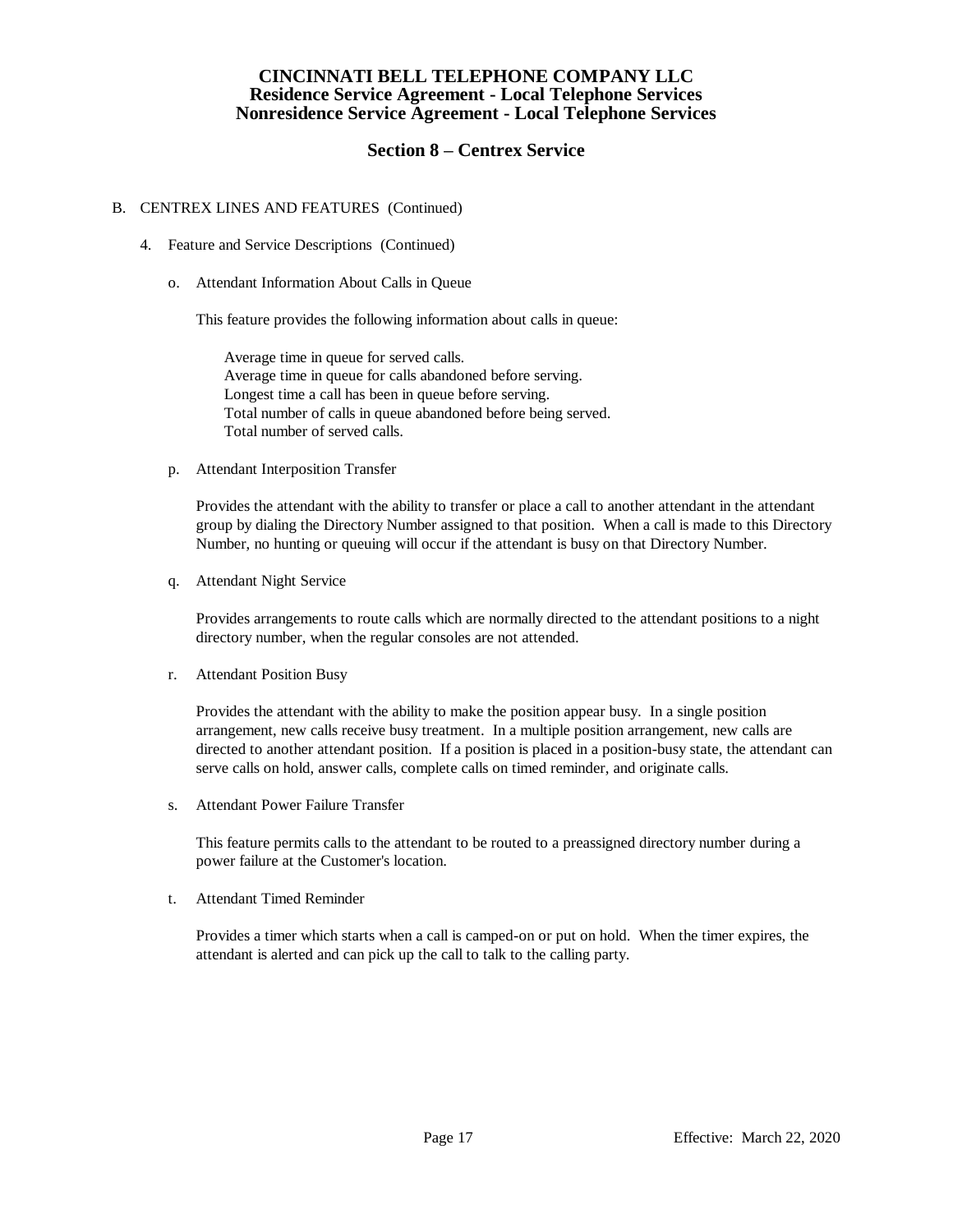## **Section 8 – Centrex Service**

#### B. CENTREX LINES AND FEATURES (Continued)

- 4. Feature and Service Descriptions (Continued)
	- u. Attendant Traffic

Provides the following information about calls for each electronic attendant console position:

Aggregate work time for the position. Minutes the position has been active. Number of calls handled by the position.

v. Attendant Trunk Group Indicator

This feature allows an attendant to monitor the level of traffic on customer selected trunk groups. A maximum of 16 trunk groups per attendant position can be monitored. A maximum of 64 trunk groups per attendant group can be monitored.

w. Automatic Callback

The user can hang up after reaching a busy line within the Centrex system and then dial a call-back activation code to initiate the automatic call-back process. When the called party goes on-hook, the user will receive a distinctive ringing pattern (intrasystem only) to indicate that the desired line is available. This feature cannot be activated against a line number in a hunt group, nor can it be placed on attendant lines.

x. B Channel

A channel within an Electronic Station Line which can be used to carry circuit switched voice or circuit switched data or packet switched data at speeds up to 64 kbps.

y. B Channel Packet Switched Data

Provides the ability to make X.25 packet switched data calls over 64 kbps "B" channel to other subscribers in the Centrex system. The throughput on packet data traffic is up to 64 Kbps. One logical channel is provided as standard.

z. Call Hold

Allows a Centrex user to put on hold any call in progress. This frees the line to originate another call.

aa. Call Forwarding Busy Line - All Calls

Permits calls to a specified line number to be forwarded to a Customer preselected number when busy. This feature is prohibited with any type of hunting service.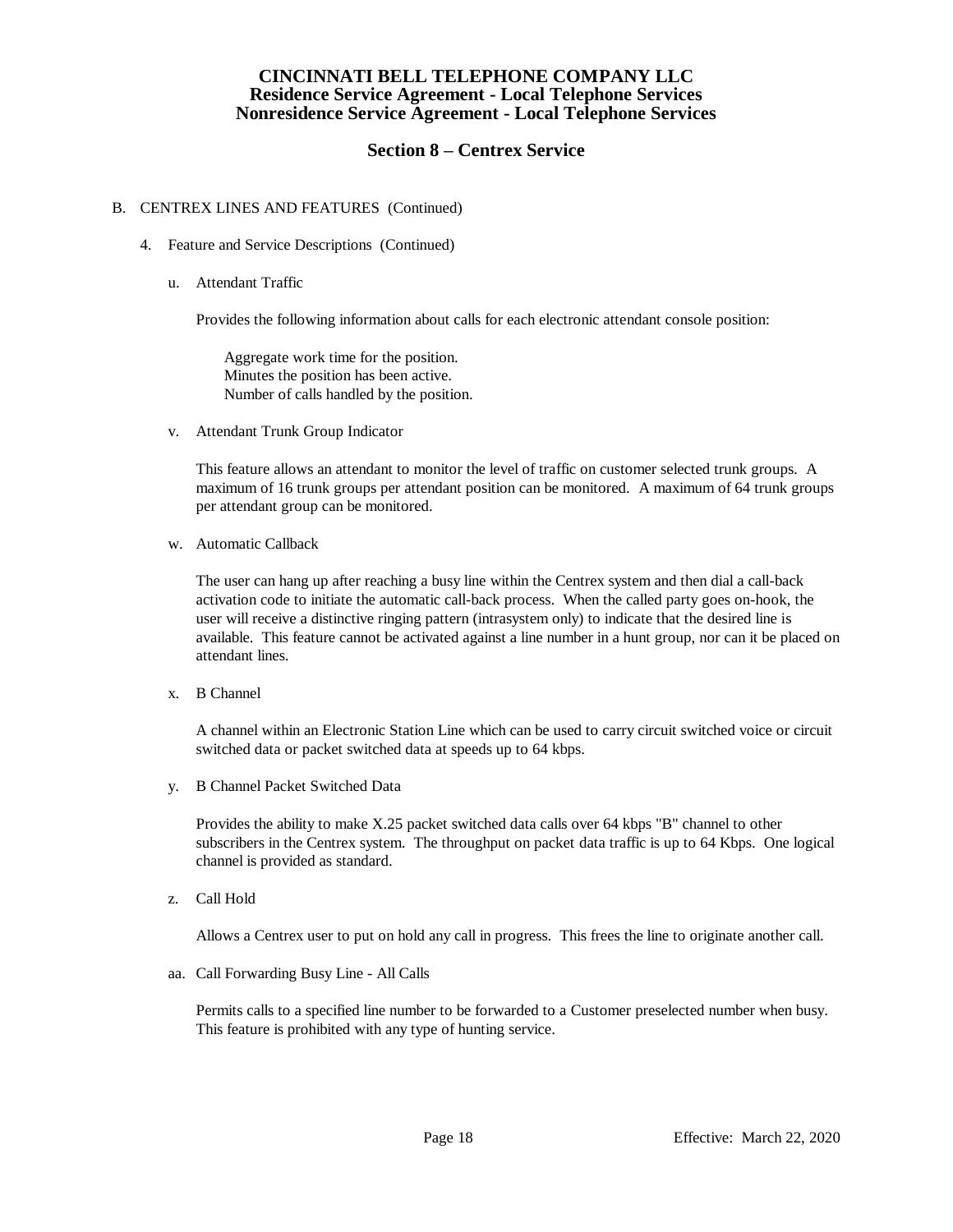## **Section 8 – Centrex Service**

#### B. CENTREX LINES AND FEATURES (Continued)

- 4. Feature and Service Descriptions (Continued)
	- ab. Call Forwarding Don't Answer All Calls

Permits calls to the specified line number to be forwarded to a Customer-preselected number if not answered after a customer-specified number of rings.

ac. Call Forwarding Variable

Allows calls attempting to terminate to a line to be redirected to any other Customer-specified number. The Customer must activate or deactivate the forwarding function and specify the desired terminating number during each activation procedure. If the call from the calling party to the forwarding line is chargeable, the calling party is billed for that part of the call. If the forwarded leg of the call is chargeable, the forwarding line is billed for that portion of the call.

ad. Call Pickup

Enables a user to answer a call to another line in the defined call pickup group. This is accomplished by dialing a call pickup code while the called line is being rung. If more than one line in the group is being rung, the line that has been ringing the longest is picked up first.

ae. Call Pickup Group

A group of users which has the capability of picking up each other's calls by using the Call Pickup feature.

af. Call Restriction Levels

Prevents an Electronic Service Line user from calling certain data terminals based upon the restrictions placed upon the specific calling terminal. If the calling terminal is restricted, the call is directed to a recorded announcement.

ag. Call Transfer Individual - All Calls

Allows a user to add on and/or transfer any established terminating call to any other line either within or outside the system.

ah. Call Waiting - Terminating

Provides the user with an audible tone to indicate that a non-intercom call is waiting when the service line is in use. Call Forwarding Busy Line and Call Waiting - Terminating are mutually exclusive on the same line.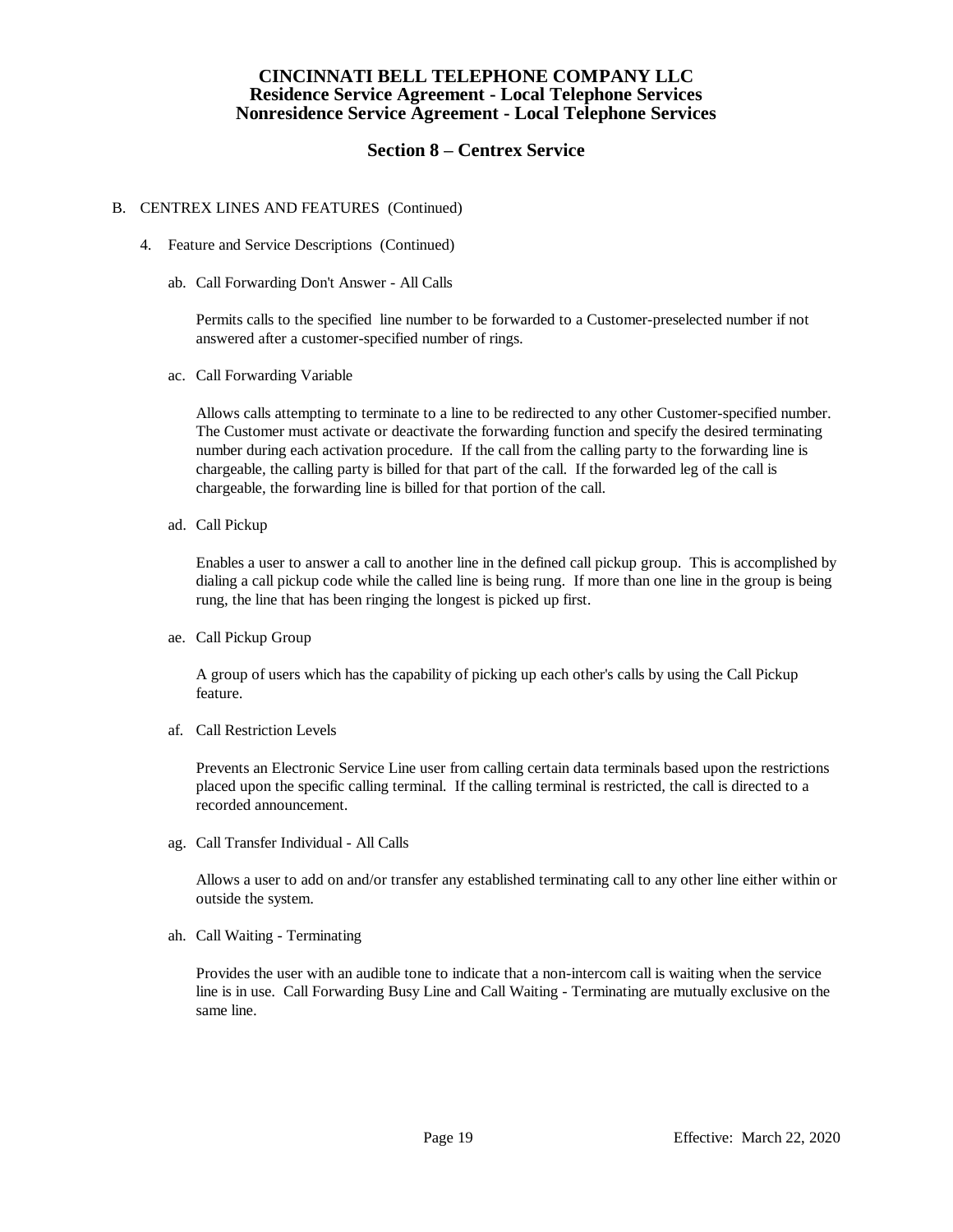## **Section 8 – Centrex Service**

#### B. CENTREX LINES AND FEATURES (Continued)

- 4. Feature and Service Descriptions (Continued)
	- ai. Calling Name and Number

On incoming calls, Caller ID Name and Number provides the telephone number and listed name, when available, associated with the calling party, unless (1) the calling party's name and/or number is not accessible to the network because of where the call originates or (2) when the calling party invokes a per call or per line blocking feature which prevents the name and/or telephone number from being passed. Information may be displayed on a customer-provided display device attached to the user's line or telephone set. Based on the current technology of the network, the name and telephone number of the calling party may be truncated. The Caller ID Customer is responsible for providing the display device. The installation, repair and technical capability of the device to function with Caller ID Name and Number is also the responsibility of the Customer. The Company assumes no liability and will be held harmless for any incompatibility of this equipment and resulting inability to perform satisfactorily with network features associated with this service. This service is not available for electronic or ISDN lines.

aj. Circuit Switched Data Channel, 64 kbps

Provides the ability to make 64 kbps data calls to other appropriately equipped lines. The ability to make 64 kbps data calls is provided in addition to the ability to make voice calls and the two services may be used simultaneously.

ak. Circuit Switched Data Hunting

Allows a grouping of circuit switched data channels to a host so that calls to the host will be completed if there is an available channel anywhere in the group.

al. Closed User Group

Allows packet Customers to establish subnetworks within which members can communicate. Communication with users outside of these subnetworks is then prohibited. A user can belong to multiple closed user groups.

am. Closed User Group Member

Allows a packet data user to participate in a Closed User Group.

an. Conference Calling - 6 Way

Allows a station to establish a conference call involving up to five other parties without attendant assistance.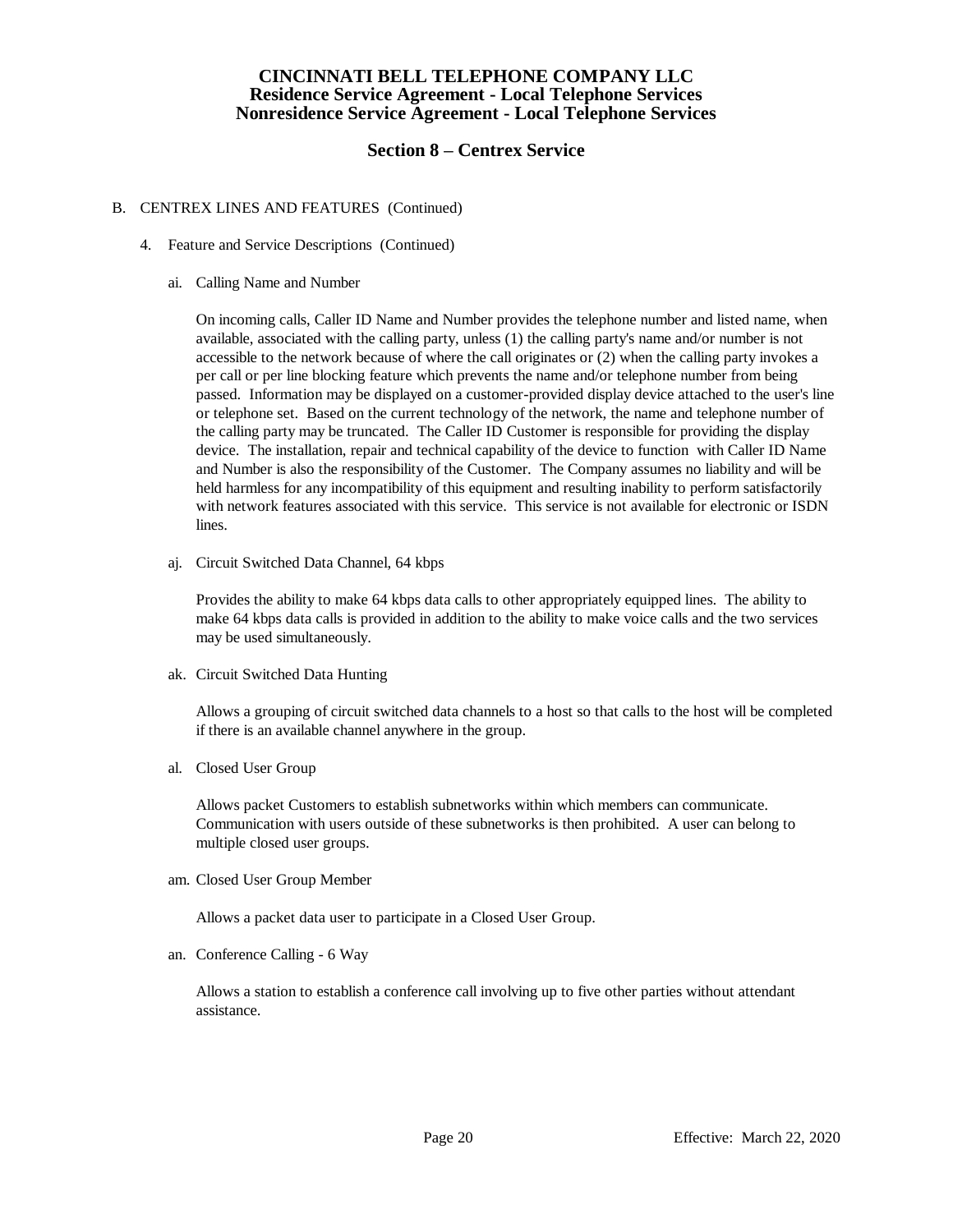## **Section 8 – Centrex Service**

#### B. CENTREX LINES AND FEATURES (Continued)

- 4. Feature and Service Descriptions (Continued)
	- ao. Consultation Hold

Allows a user to add a third party to an existing conversation. The party initiating the call can hold one party with privacy exclusion while dialing and talking with another party.

ap. Custom Set Configuration

A customization charge which is applied when a customer requests a non-standard configuration of feature buttons on an Electronic Service Line or Electronic Attendant Line.

aq. D Channel

A channel within an Electronic Station Line which is used to carry signaling messages. Optionally, user packet-switched data can also be carried in the D channel.

ar. D Channel Packet Switched Data

Provides the ability to make X.25 packet switched data calls over the 16kbps D channel to other users in the Centrex system. The throughput on packet data traffic is up to 9.6kbps. Packet calls may be made simultaneously with any voice or 64 kbps data call. One logical channel is provided as standard.

as. Dial Access to Private Facilities

Allows the Customer to access tie lines terminated at the central office by dialing a unique code. If the dialing plan allows, the tie line may be accessed simply by recognition of the first digit (or first two digits) dialed. This provides intercom dialing into the tie line without the use of an access code. Once the tie line is accessed, the station user may or may not receive a dial tone, depending upon the tie line accessed.

at. Dial Call Waiting

Allows a user to give call waiting treatment to a called line. The user must dial an activation code followed by the called number in order to give call waiting service to the terminating line for the duration of a call. This service is restricted to intrasystem calls.

au. Dial Dictation Access

Permits access to and control of customer-owned dictation equipment from a service line in the Centrex system. The service line for connection to the dictation equipment must be purchased separately.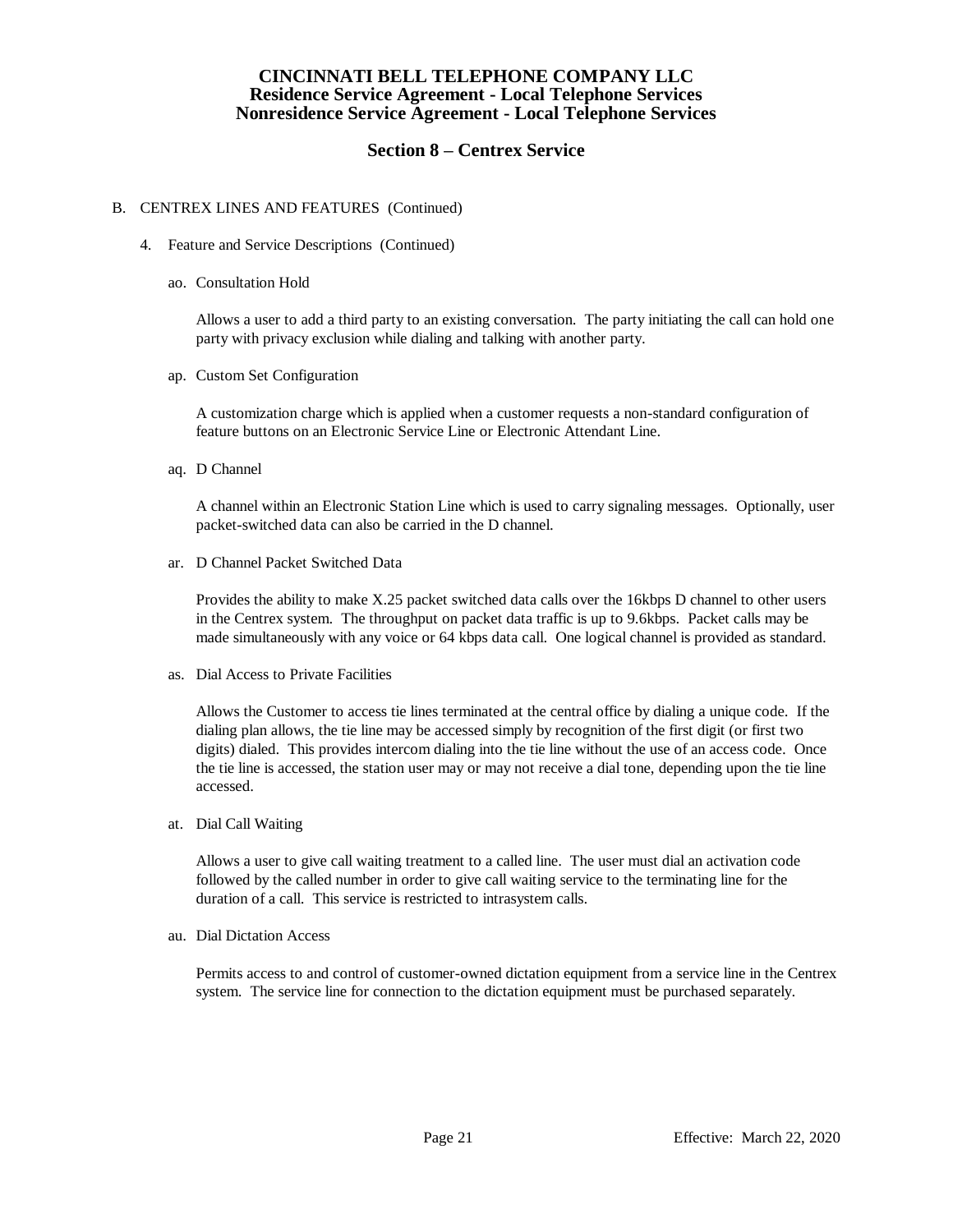## **Section 8 – Centrex Service**

#### B. CENTREX LINES AND FEATURES (Continued)

- 4. Feature and Service Descriptions (Continued)
	- av. Direct Inward Dialing (DID)

Allows an incoming toll call to reach a specific user line directly. If the called line is idle and not restricted from receiving incoming calls, the user line returns audible ringing on the incoming connection. If the called line is busy, the line returns a busy tone. If the called line is restricted from receiving incoming calls, the incoming call is routed to an announcement.

aw. Dial "0" - Attendant

When a Centrex user dials "0" the call is automatically routed to a Centrex Attendant Line (Customer preselected) within the Centrex system.

ax. Direct Outward Dialing (DOD)

Allows a user line to access the local exchange network directly.

ay. Directed Call Pickup Non Barge-In

Permits a user to dial a code and a line number and pick up a call which is ringing on another line. The ringing telephone must permit directed pickup. If the call has been answered by the called line, the party dialing the pickup code will receive a reorder signal.

az. Distinctive Ringing

This feature enables a user to identify the general source of incoming calls by providing a unique ringing pattern on telephone instruments. Ringing pattern is based on whether the call originated inside the Centrex group, outside the Centrex group, or was forwarded from the attendant.

ba. Electronic Attendant Camp-on

Allows incoming calls which the attendant attempts to complete to a busy station to be held waiting until the busy station becomes idle. Attendant Timed Reminder is activated when the call is camped-on.

bb. Electronic Key Service

Allows single button access to features otherwise accessible only through dialed codes.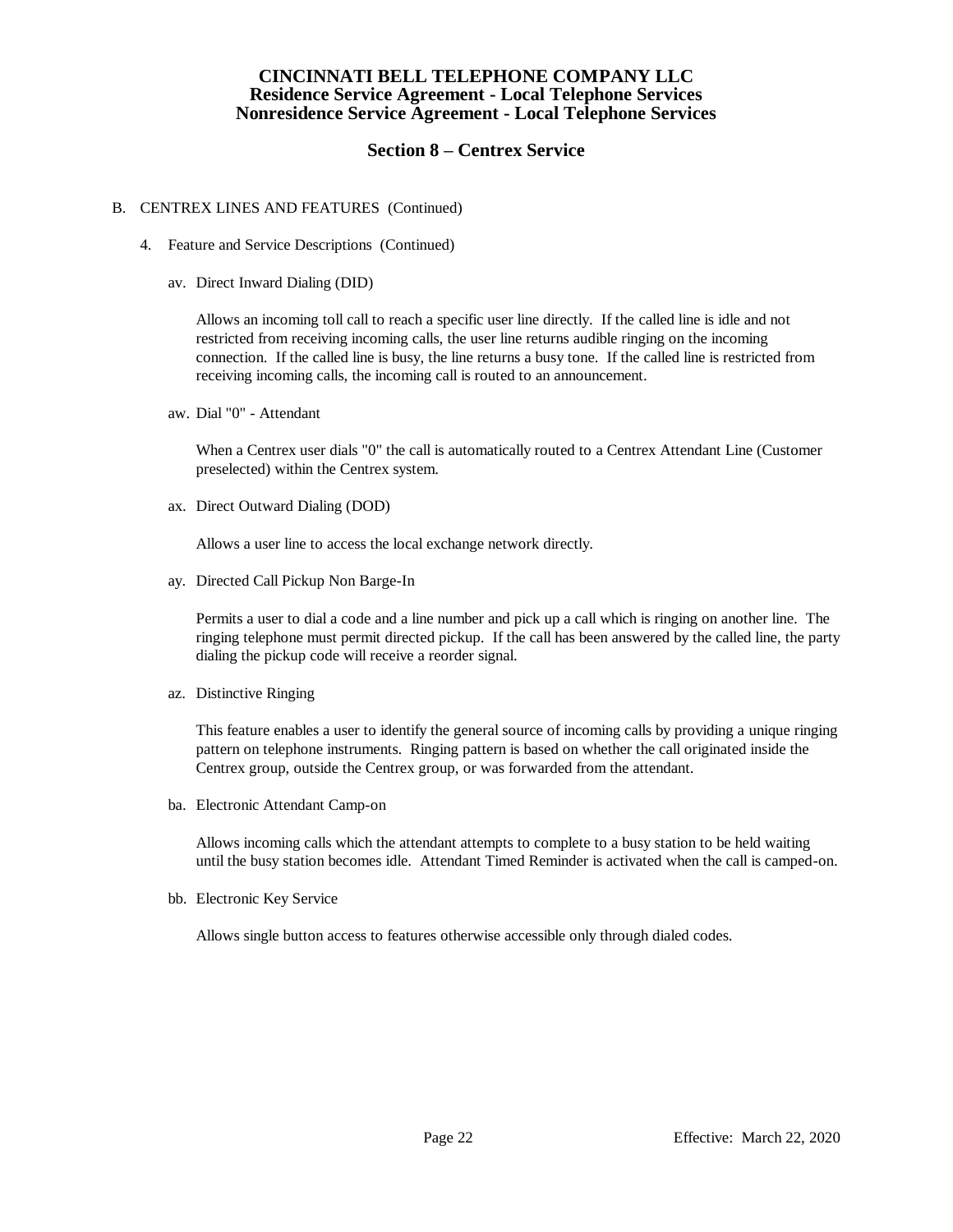## **Section 8 – Centrex Service**

#### B. CENTREX LINES AND FEATURES (Continued)

- 4. Feature and Service Descriptions (Continued)
	- bc. Electronic Service Line

Uses ISDN standards to provide integrated voice and data communications. An Electronic Service Line can be configured to support one or two 64 kbps "B" channels. The 16kbps "D" channel carries signaling information and optionally, 9.6 kbps packet switched data.

bd. Fast Select Limitation/Acceptance

Allows the switch to transmit incoming call packets with up to 128 bytes of data along with call set up and clearing packets.

be. Flow Control Parameter Negotiation

Permits negotiation on a per call basis of the flow control parameters. This consists of automatically negotiating the maximum packet size and window size for each direction of data transmission.

bf. Group Speed Call 30, Customer Changeable System

A Centrex line user can place calls to a repository of thirty telephone numbers by dialing a unique code. Centrex attendant service line is designated as the owner of the list and may change the telephone numbers. Other Centrex line users are considered as sharers of the list.

bg. Hunting

Hunting service is provisioned as regular hunting or circle hunting.

With regular hunting, the hunt always starts with the called line and ends with the last line in the prearranged group, completing the call to the first idle line encountered. Unless the first line in the group is called, only a portion of the group is tested. The prearranged sequence can be either consecutive (telephone numbers are in ascending numerical sequence) or nonconsecutive order.

With circle hunting, the hunt begins with the terminal number associated with the called number, and continues sequentially through the last terminal number in the hunt group. Hunting resumes starting with terminal number 1 and continues through the terminal number preceding the called hunt terminal number.

bi. Identification of Outward Dialing

This feature provides the means for identifying the originating number in AMA records for calls involving timed or toll charges.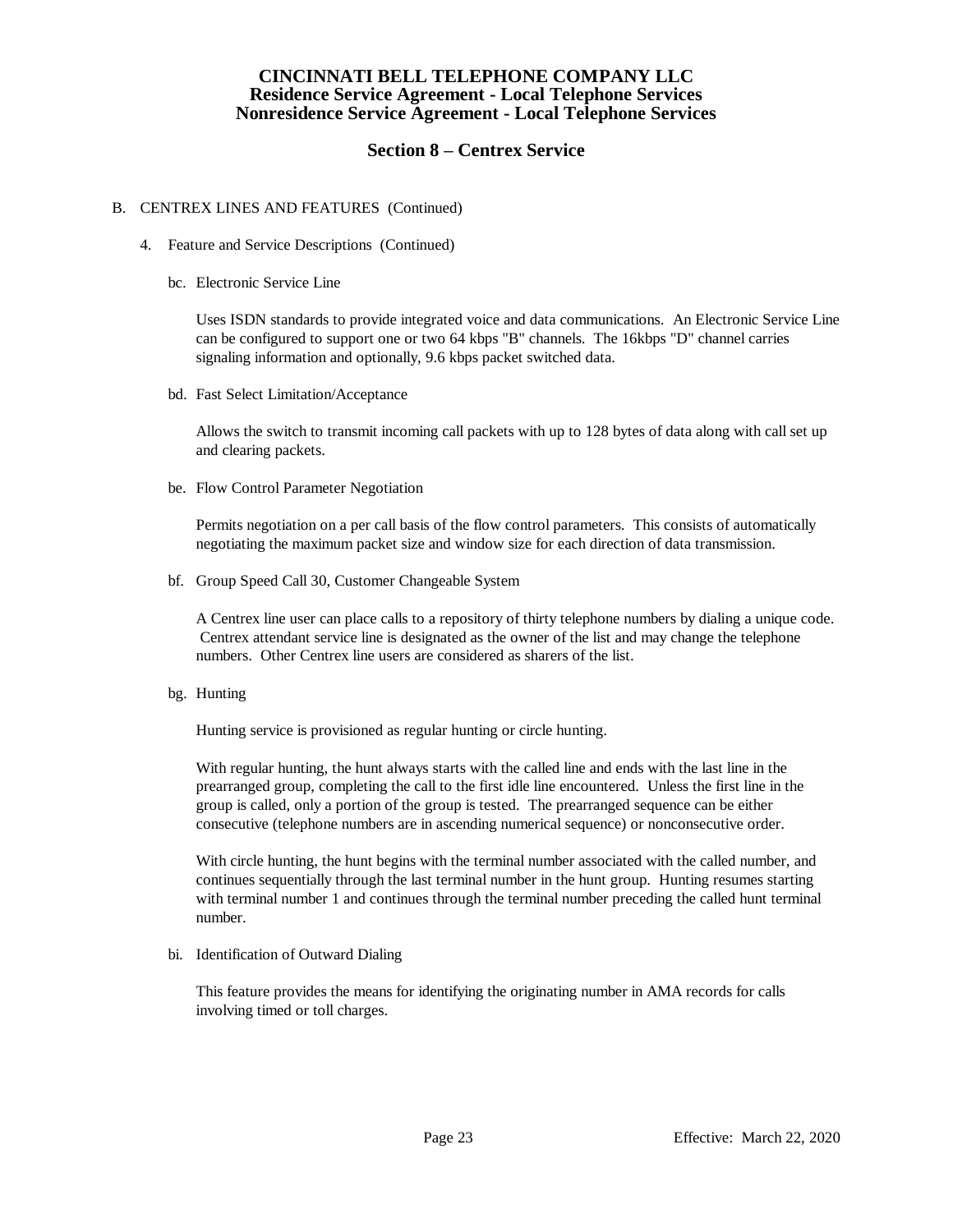## **Section 8 – Centrex Service**

#### B. CENTREX LINES AND FEATURES (Continued)

- 4. Feature and Service Descriptions (Continued)
	- bj. Inspect

Works with Intra-System Calling Line Identification to display the calling party's line number for any call appearance which has a call associated with it. This could be an active call, a call on hold, or an alerting call. Requires the user to dedicate a feature button on an electronic station set.

bk. Intercom Dialing

Permits users to place intrasystem calls on a 4 digit basis.

bl. Intra-System Calling Line Identification

Provides the calling party's directory number on calls originated from Basic, Deluxe, and Electronic lines in the same Centrex system for Electronic Service Line users. The called party receives the directory number of the calling station along with the time and the date of the call.

bm. Loudspeaker Paging

Allows users to dial access loudspeaker paging equipment. Capabilities are provided to allow multizone paging where a separate access code or directory number is provided for each zone within a Customer's location. Optional arrangements may be provided to allow the paged party to be connected to the calling party by dialing an answering code from any line within the Customer system. This feature requires the purchase of a service line for connection to the paging equipment.

bn. Manual Exclusion

Allows a multi-button key system set user to prevent other stations from picking up a call on hold or bridging onto a call which is active at that station.

bo. Modem Pooling Access Line

Provides an X.25 Packet Switching access line to be connected to a customer-provided modem, allowing the Customer to transmit data to and receive data from dial-up data users. A basic service line is needed for each modem. Additional logical channels are available on modem pooling access lines.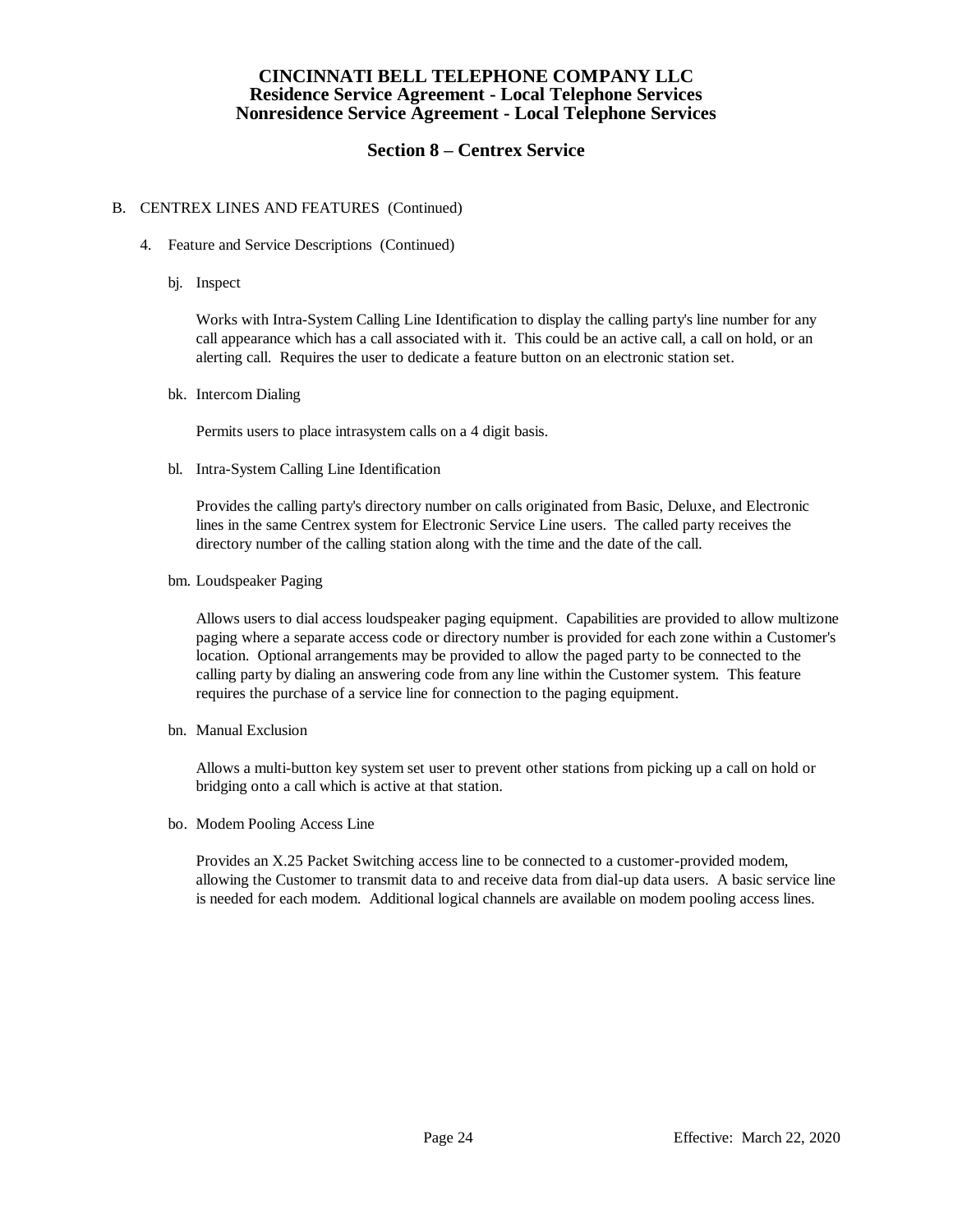## **Section 8 – Centrex Service**

#### B. CENTREX LINES AND FEATURES (Continued)

- 4. Feature and Service Descriptions (Continued)
	- bp. Multiple Call Appearances

Allows a station to originate or terminate more than one call on the same line number. If the first call appearance button is busy, an incoming call will be completed to the first idle call appearance for that line number. A call can be originated from any idle call appearance while a call on another call appearance is on hold. This feature is not available on lines equipped with hunting.

bq. Permanent Virtual Circuit

Establishes a dedicated logical channel (between two stations), removing the need for call set up and clearing.

br. Privacy

Allows a user to prevent other stations from picking up a call or holding or bridging on to a call which is in progress. Requires the user to dedicate a feature button on an electronic station set.

bs. Queuing With Delay Announcement

Allows calls to a hunt group or a uniform call distribution group to be placed in a queue to be answered by the next available attendant or station in the group. Calls in queue receive a customer-generated automatic announcement.

bt. Radio Paging Access

Permits attendant and Centrex station user to access radio paging equipment and page individuals carrying pocket radio receivers. Upon receiving the page, the paged party can establish a talking connection with the paging party by dialing a unique answering code. The service line for connection to the radio paging equipment is purchased separately.

bu. Secondary Telephone Number

Allows a service or attendant line to have a secondary line number with separate call appearances in addition to its primary line number.

bv. Shared Call Appearances

Allows several stations to share one or more line numbers. Originating and terminating calls affect all stations sharing that line number. The shared line numbers can have multiple call appearances, multiple calls can exist on one line number, and more than one station sharing a line number can have a call active on that shared line number. This feature is not available on lines equipped with hunting service.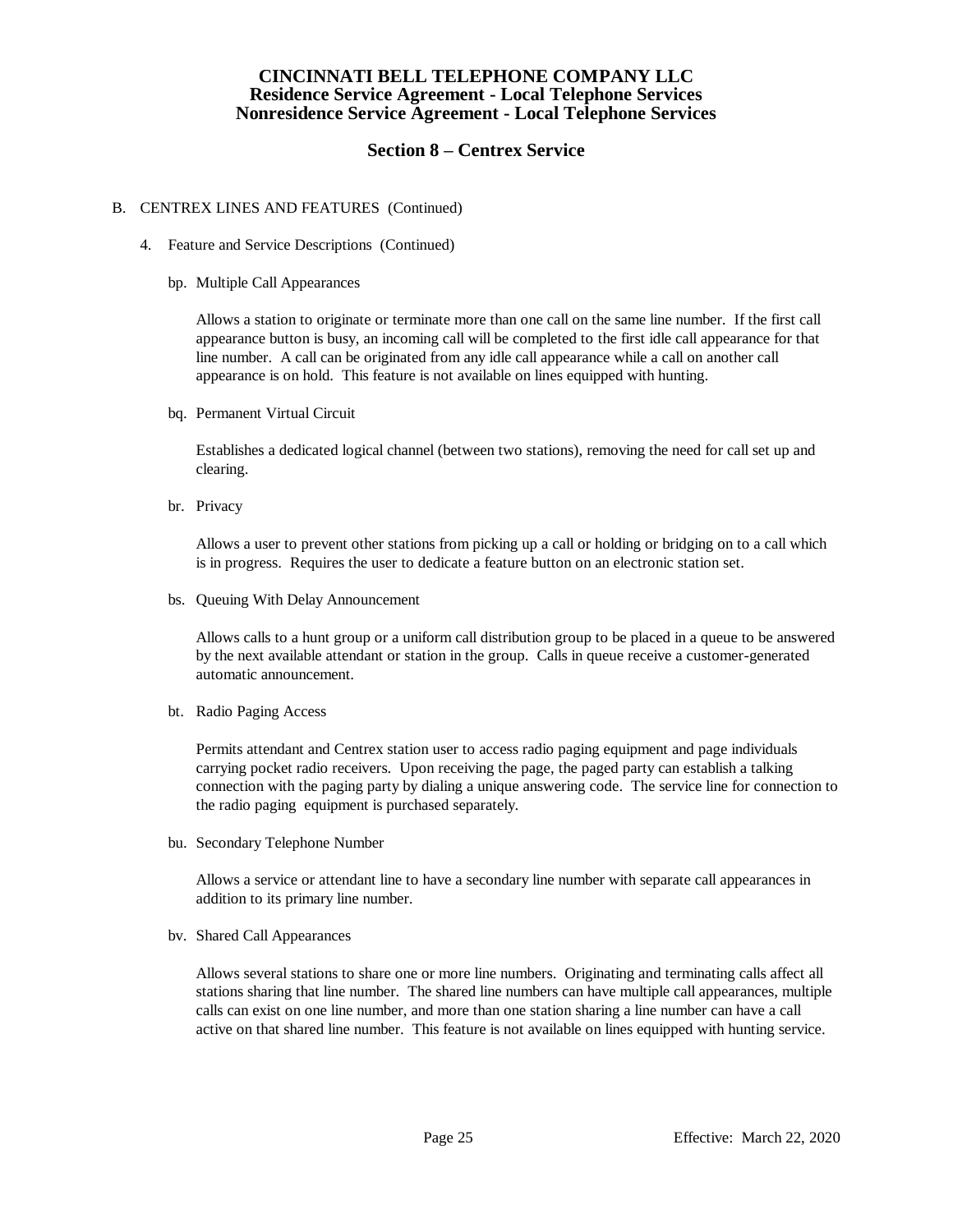## **Section 8 – Centrex Service**

#### B. CENTREX LINES AND FEATURES (Continued)

- 4. Feature and Service Descriptions (Continued)
	- bw. Speed Call 6

Allows users to store a list of up to 6 speed calling codes.

bx. Throughput Class Negotiation

Allows the calling data terminal to request specific throughput classes in the call request packet for both directions of data transmission.

by. Tie Trunk Terminations

A tie trunk connects two or more Customer locations. Tie trunks can be terminated in an attendant console (direct access), or may have dial access. The attendant can directly access the trunk and dial digits into it, or a dial access code can be utilized from the Centrex group. The following tie trunk terminations can be provided:

Tandem Tie Trunks - Tandem tie trunks allow access to other tie trunks in the Centrex group in addition to the resident Centrex lines. The user, in effect, "cuts through" these offices, allowing the office to be used as a tandem or hub office.

Non-tandem Tie Trunks - Customer dedicated 1-way or 2-way tie trunks between two switches without intermediate switching.

DS1 Digital Interface (1.544 Mb/s) - Permits the direct termination of a DS1 facility. The channels in the DS1 must be designated as tandem or non-tandem trunks.

Primary Rate Interface - Permits the termination of a DS1 facility using ISDN PRI protocols. The channels within the PRI must be designated as tandem or non-tandem.

bz. Time and Date Display

A feature for Electronic Attendant Lines. The central office provides the time and date to the station set. Time is updated once per minute.

ca. Toll Restriction

Centrex lines with Toll Restriction are permitted to originate calls only to the toll free area.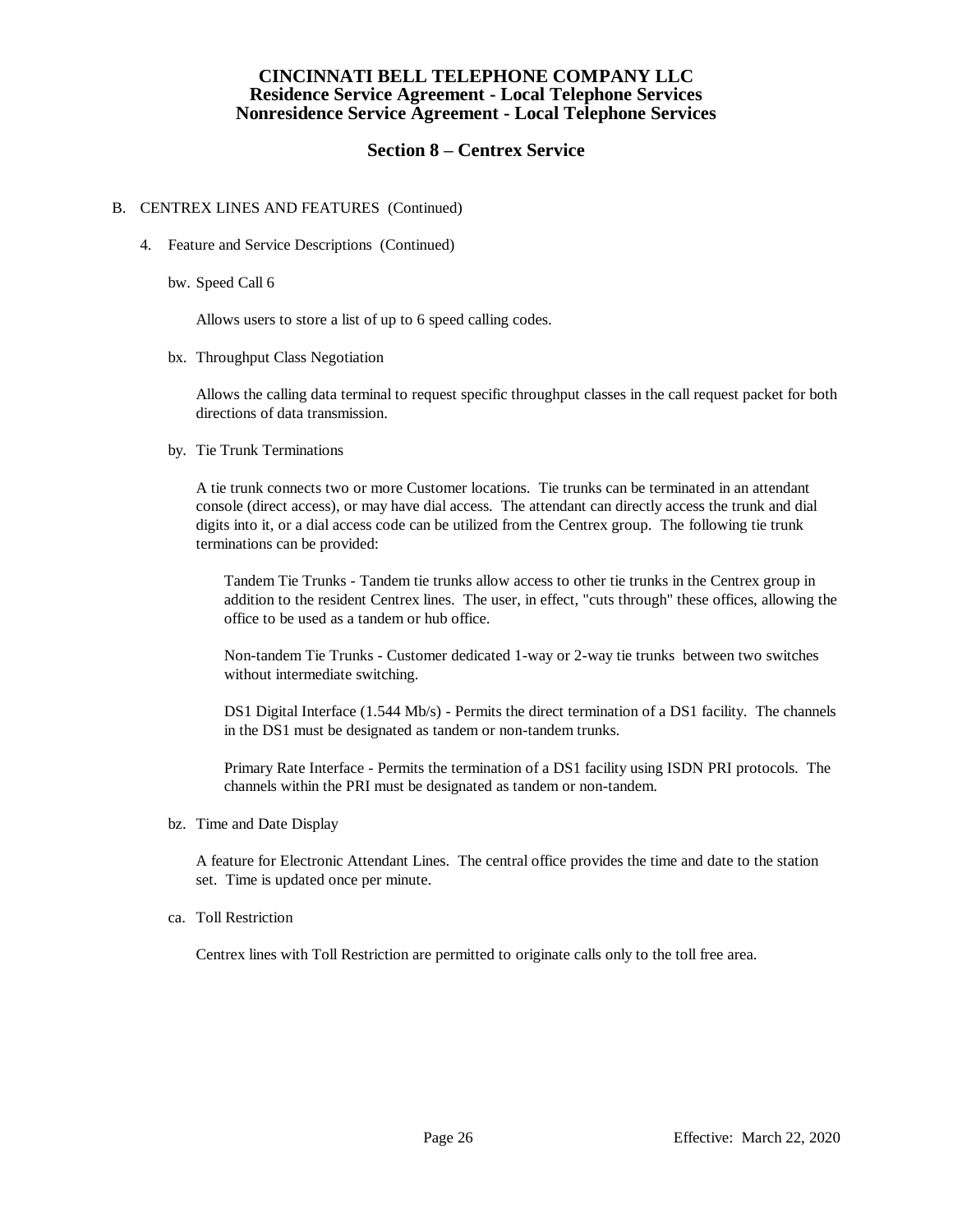## **Section 8 – Centrex Service**

#### B. CENTREX LINES AND FEATURES (Continued)

- 4. Feature and Service Descriptions (Continued)
	- cb. Touch Tone Service

Dial service utilizing dual tone multi-frequency (DTMF) signaling.

cc. Trunk Answer Any Station

Permits an individual at any user line to answer an incoming call to the listed directory number when the attendant is not on duty to answer the call. This feature allows any of the user lines to dial a code in order to be connected to the incoming call. This feature is used in conjunction with visual and/or audible alarms in order to make individuals aware that a call has come in which needs to be answered.

cd. Trunk Dial Transfer

Provides the call transfer feature to tie lines.

ce. Uniform Call Distribution

A hunting arrangement available to lines arranged in a circle hunting group. Incoming calls to the line (main hunt) number of the group will hunt through the lines in a fixed sequence, except that once a call has been completed to a line, a pointer within the switching equipment will advance to the next idle line. The next incoming call will go directly to that line if it is still available. If it is not, the call will either be directed to the next idle line in the hunt group or, if all lines in the hunt group are busy, receive busy tone. All lines in a Uniform Call Distribution group must subscribe to Hunting.

cf. WATS Group Termination

Provides service lines with access to a group of INWATS/800 lines. Each INWATS band requires a separate WATS Group Termination.

cg. X.25 Hunt Groups

Allows a grouping of access lines so that an incoming packet-switched data call to the hunt group is completed if there is an available logical channel on any of the access lines within the hunt group.